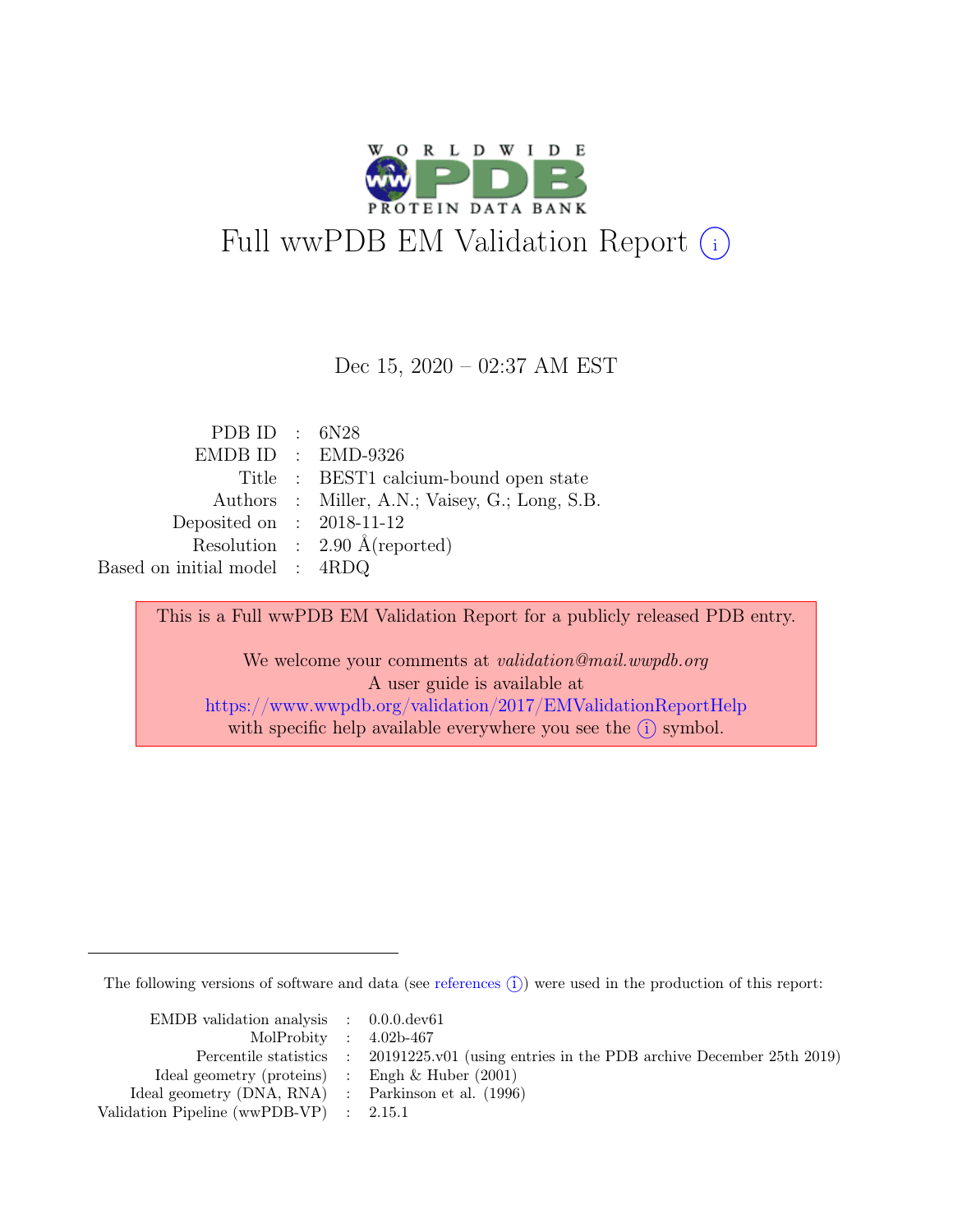# 1 Overall quality at a glance  $(i)$

The following experimental techniques were used to determine the structure: ELECTRON MICROSCOPY

The reported resolution of this entry is 2.90 Å.

Percentile scores (ranging between 0-100) for global validation metrics of the entry are shown in the following graphic. The table shows the number of entries on which the scores are based.



| Metric.               | Whole archive<br>$(\#Entries)$ | <b>EM</b> structures<br>$(\#Entries)$ |
|-----------------------|--------------------------------|---------------------------------------|
| Clashscore            | 158937                         | 1297                                  |
| Ramachandran outliers | 154571                         | 4023                                  |
| Sidechain outliers    | 154315                         | 3826                                  |

The table below summarises the geometric issues observed across the polymeric chains and their fit to the map. The red, orange, yellow and green segments of the bar indicate the fraction of residues that contain outliers for  $\geq$ =3, 2, 1 and 0 types of geometric quality criteria respectively. A grey segment represents the fraction of residues that are not modelled. The numeric value for each fraction is indicated below the corresponding segment, with a dot representing fractions  $\epsilon = 5\%$ The upper red bar (where present) indicates the fraction of residues that have poor fit to the EM map (all-atom inclusion  $\langle 40\% \rangle$ ). The numeric value is given above the bar.

| Mol | Chain         | Length | Quality of chain |     |
|-----|---------------|--------|------------------|-----|
|     |               |        | 16%              |     |
| и   | А             | 348    | 86%              | 11% |
|     |               |        | 17%              |     |
|     | B             | 348    | 87%              | 10% |
|     |               |        | 17%              |     |
|     | $\mathcal{C}$ | 348    | 87%              | 10% |
|     |               |        | 16%              |     |
|     | D             | 348    | 86%              | 11% |
|     |               |        | 15%              |     |
|     | E             | 348    | 86%              | 11% |

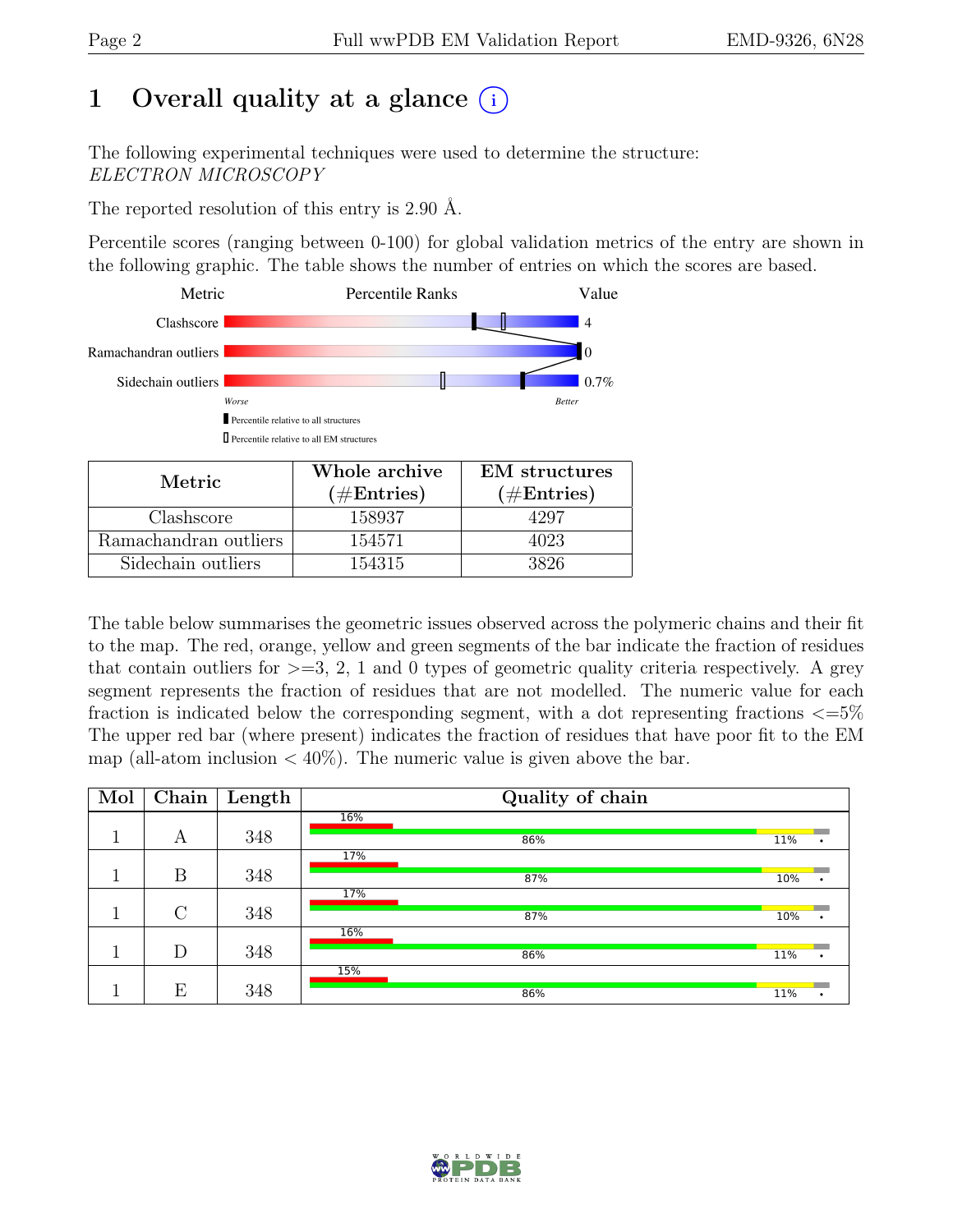# 2 Entry composition (i)

There are 2 unique types of molecules in this entry. The entry contains 13885 atoms, of which 0 are hydrogens and 0 are deuteriums.

In the tables below, the AltConf column contains the number of residues with at least one atom in alternate conformation and the Trace column contains the number of residues modelled with at most 2 atoms.

| Mol | Chain     | Residues |       | Atoms                       |              |                    |    | $\operatorname{AltConf}$ | <b>Trace</b> |
|-----|-----------|----------|-------|-----------------------------|--------------|--------------------|----|--------------------------|--------------|
| 1   | А         | 338      | Total | $\mathcal{C}$               | N            | $\left( \right)$   | S  | 0                        |              |
|     |           |          | 2776  | 1822                        | 451          | 490                | 13 |                          |              |
|     | В         | 338      | Total | $\left( \ \right)$          | <sup>N</sup> | $\left( \ \right)$ | S  | 0                        |              |
|     |           |          | 2776  | 1822                        | 451          | 490                | 13 |                          |              |
|     | $\bigcap$ | 338      | Total | $\left( \cdot \right)$      | N            | $\left( \right)$   | S  | 0                        |              |
|     |           |          | 2776  | 1822                        | 451          | 490                | 13 |                          |              |
|     | D         | 338      | Total | $\mathcal{C}_{\mathcal{C}}$ | N            | $\left( \right)$   | S  |                          |              |
|     |           |          | 2776  | 1822                        | 451          | 490                | 13 |                          |              |
|     | Е         | 338      | Total | $\left( \cdot \right)$      | N            | $\left( \right)$   | S  | 0                        |              |
|     |           |          | 2776  | 1822                        | 451          | 490                | 13 |                          |              |

• Molecule 1 is a protein called Bestrophin homolog.

There are 25 discrepancies between the modelled and reference sequences:

| Chain            | Residue | Modelled   | Actual<br>Comment |                | Reference  |
|------------------|---------|------------|-------------------|----------------|------------|
| A                | 345     | <b>GLU</b> |                   | expression tag | UNP E1C3A0 |
| $\mathbf{A}$     | 346     | <b>GLY</b> |                   | expression tag | UNP E1C3A0 |
| A                | 347     | GLU        |                   | expression tag | UNP E1C3A0 |
| $\mathbf{A}$     | 348     | <b>GLU</b> |                   | expression tag | UNP E1C3A0 |
| $\mathbf{A}$     | 349     | PHE        |                   | expression tag | UNP E1C3A0 |
| $\boldsymbol{B}$ | 345     | GLU        |                   | expression tag | UNP E1C3A0 |
| B                | 346     | <b>GLY</b> |                   | expression tag | UNP E1C3A0 |
| B                | 347     | GLU        |                   | expression tag | UNP E1C3A0 |
| $\boldsymbol{B}$ | 348     | <b>GLU</b> |                   | expression tag | UNP E1C3A0 |
| B                | 349     | PHE        |                   | expression tag | UNP E1C3A0 |
| $\mathcal{C}$    | 345     | <b>GLU</b> |                   | expression tag | UNP E1C3A0 |
| $\rm C$          | 346     | <b>GLY</b> |                   | expression tag | UNP E1C3A0 |
| $\mathcal{C}$    | 347     | <b>GLU</b> |                   | expression tag | UNP E1C3A0 |
| $\rm C$          | 348     | GLU        |                   | expression tag | UNP E1C3A0 |
| $\overline{C}$   | 349     | PHE        |                   | expression tag | UNP E1C3A0 |
| $\mathbf D$      | 345     | GLU        |                   | expression tag | UNP E1C3A0 |
| D                | 346     | <b>GLY</b> |                   | expression tag | UNP E1C3A0 |
| $\mathbf D$      | 347     | GLU        |                   | expression tag | UNP E1C3A0 |
| D                | 348     | GLU        |                   | expression tag | UNP E1C3A0 |
| D                | 349     | PHE        |                   | expression tag | UNP E1C3A0 |

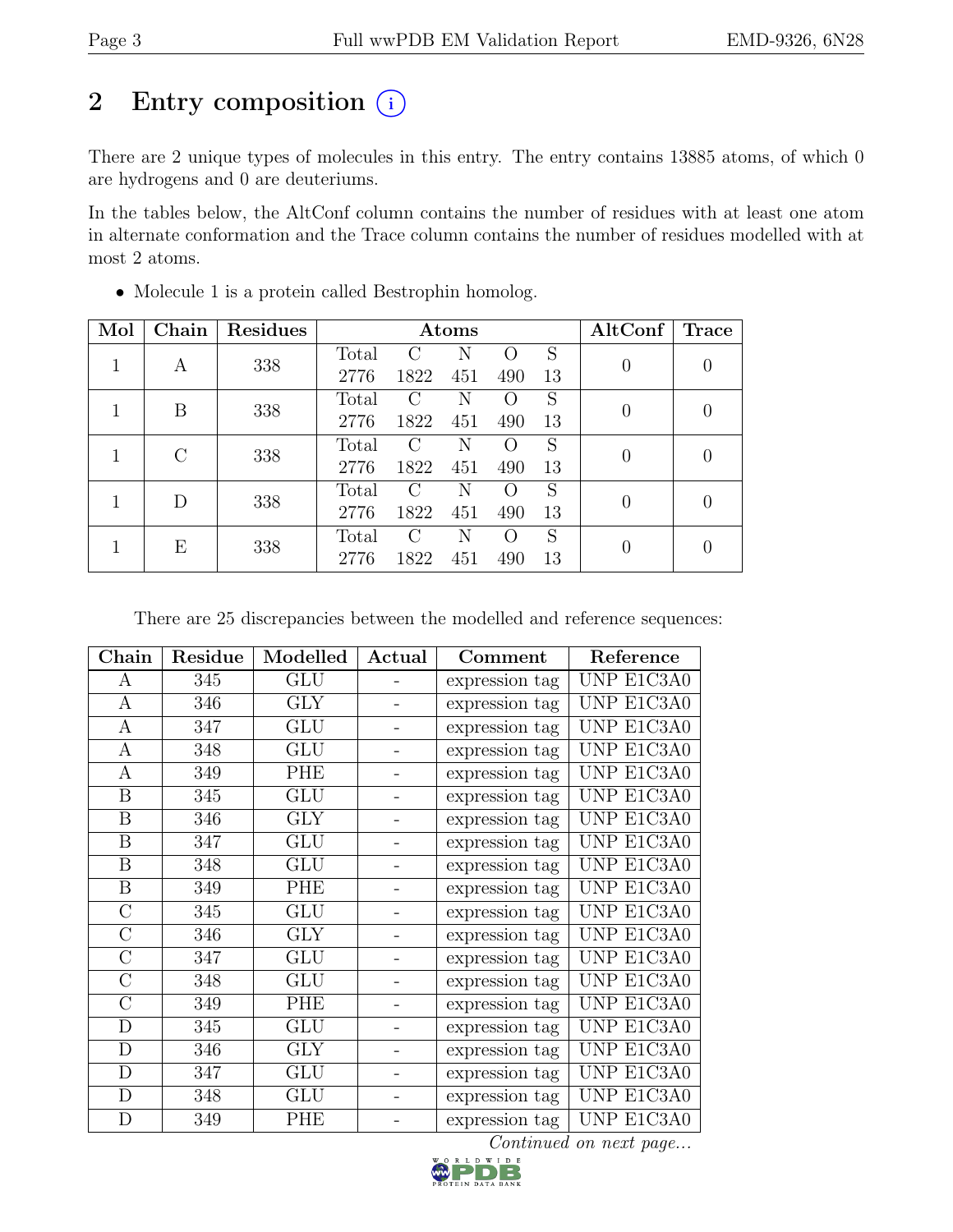| ${\bf Chain}$ |     | Residue   Modelled   Actual | Comment                     | Reference  |
|---------------|-----|-----------------------------|-----------------------------|------------|
| E             | 345 | <b>GLU</b>                  | expression tag              | UNP E1C3A0 |
| F,            | 346 | GLY                         | expression tag   UNP E1C3A0 |            |
| E             | 347 | <b>GLU</b>                  | expression tag UNP E1C3A0   |            |
| E             | 348 | <b>GLU</b>                  | expression tag   UNP E1C3A0 |            |
| F             | 349 | <b>PHE</b>                  | expression tag UNP E1C3A0   |            |

Continued from previous page...

• Molecule 2 is CALCIUM ION (three-letter code: CA) (formula: Ca).

| Mol            |   | Chain   Residues | Atoms       | AltConf |
|----------------|---|------------------|-------------|---------|
| $\overline{2}$ | В |                  | Total Ca    |         |
| 2              | Α |                  | Total Ca    |         |
| $\overline{2}$ |   |                  | Total Ca    |         |
| 2              | C |                  | Total Ca    |         |
| 2              | Е |                  | Total<br>Ca |         |

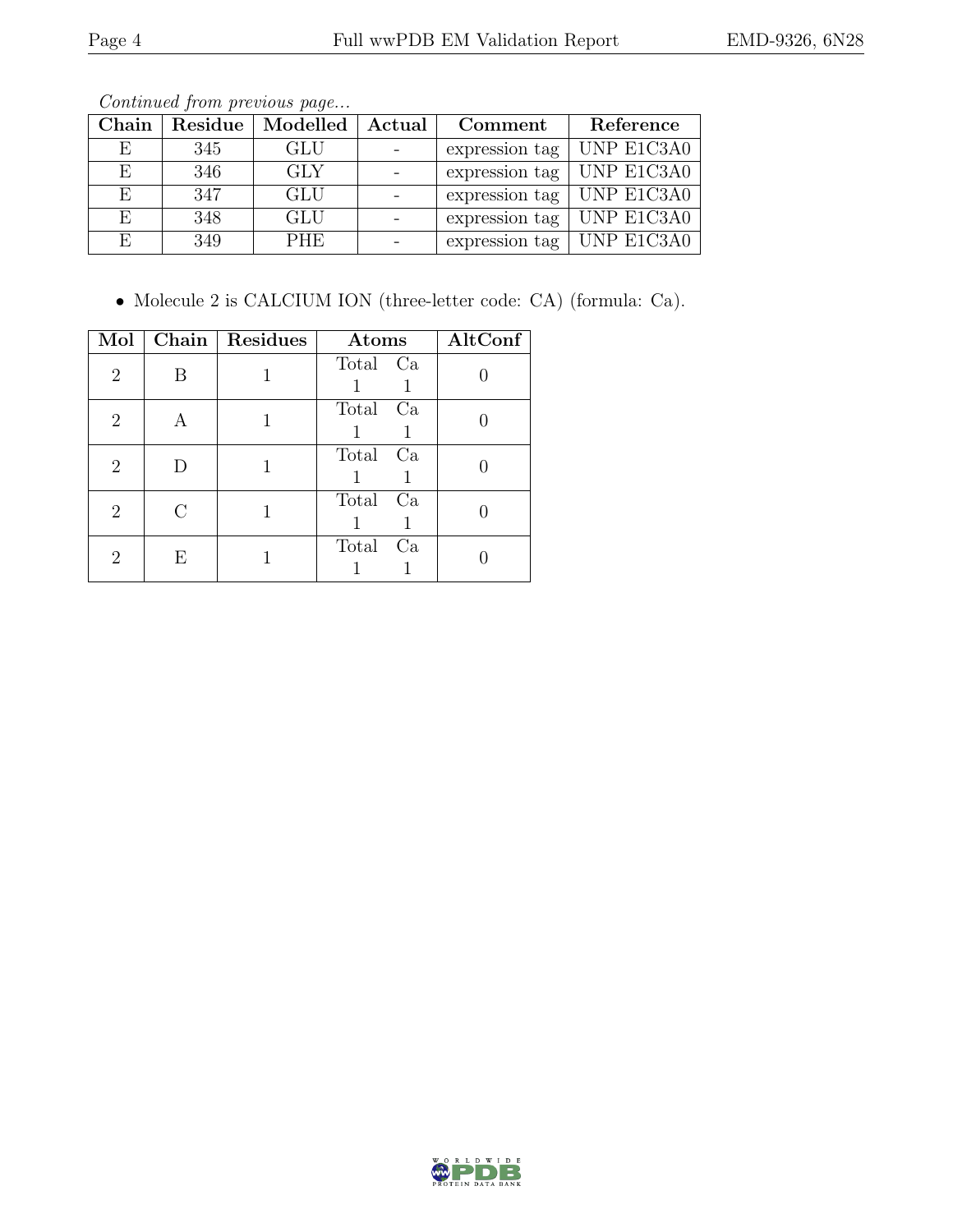# <span id="page-4-0"></span>3 Residue-property plots  $(i)$

These plots are drawn for all protein, RNA, DNA and oligosaccharide chains in the entry. The first graphic for a chain summarises the proportions of the various outlier classes displayed in the second graphic. The second graphic shows the sequence view annotated by issues in geometry and atom inclusion in map density. Residues are color-coded according to the number of geometric quality criteria for which they contain at least one outlier: green  $= 0$ , yellow  $= 1$ , orange  $= 2$ and red  $=$  3 or more. A red diamond above a residue indicates a poor fit to the EM map for this residue (all-atom inclusion  $\langle 40\% \rangle$ ). Stretches of 2 or more consecutive residues without any outlier are shown as a green connector. Residues present in the sample, but not in the model, are shown in grey.

• Molecule 1: Bestrophin homolog



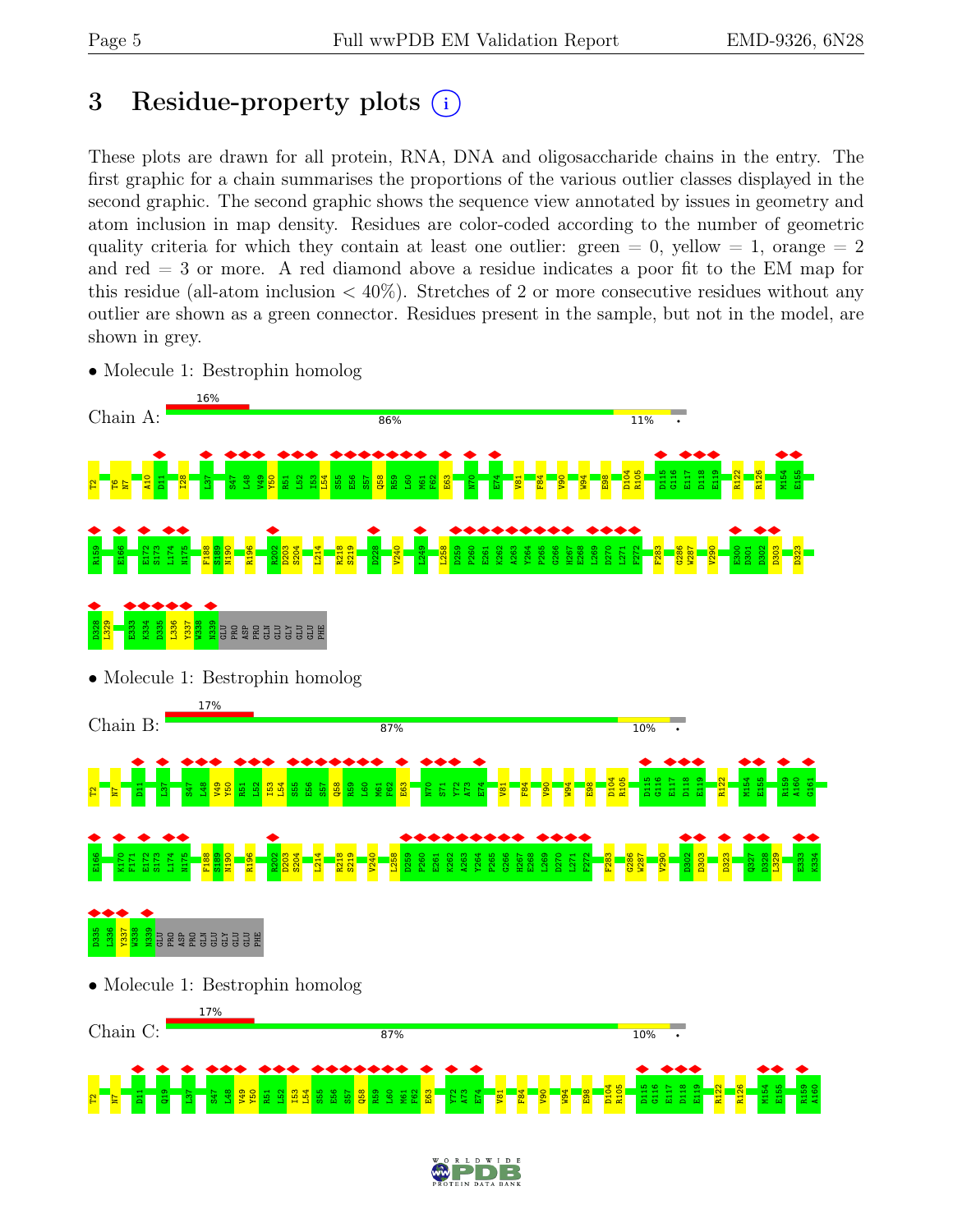



• Molecule 1: Bestrophin homolog





• Molecule 1: Bestrophin homolog



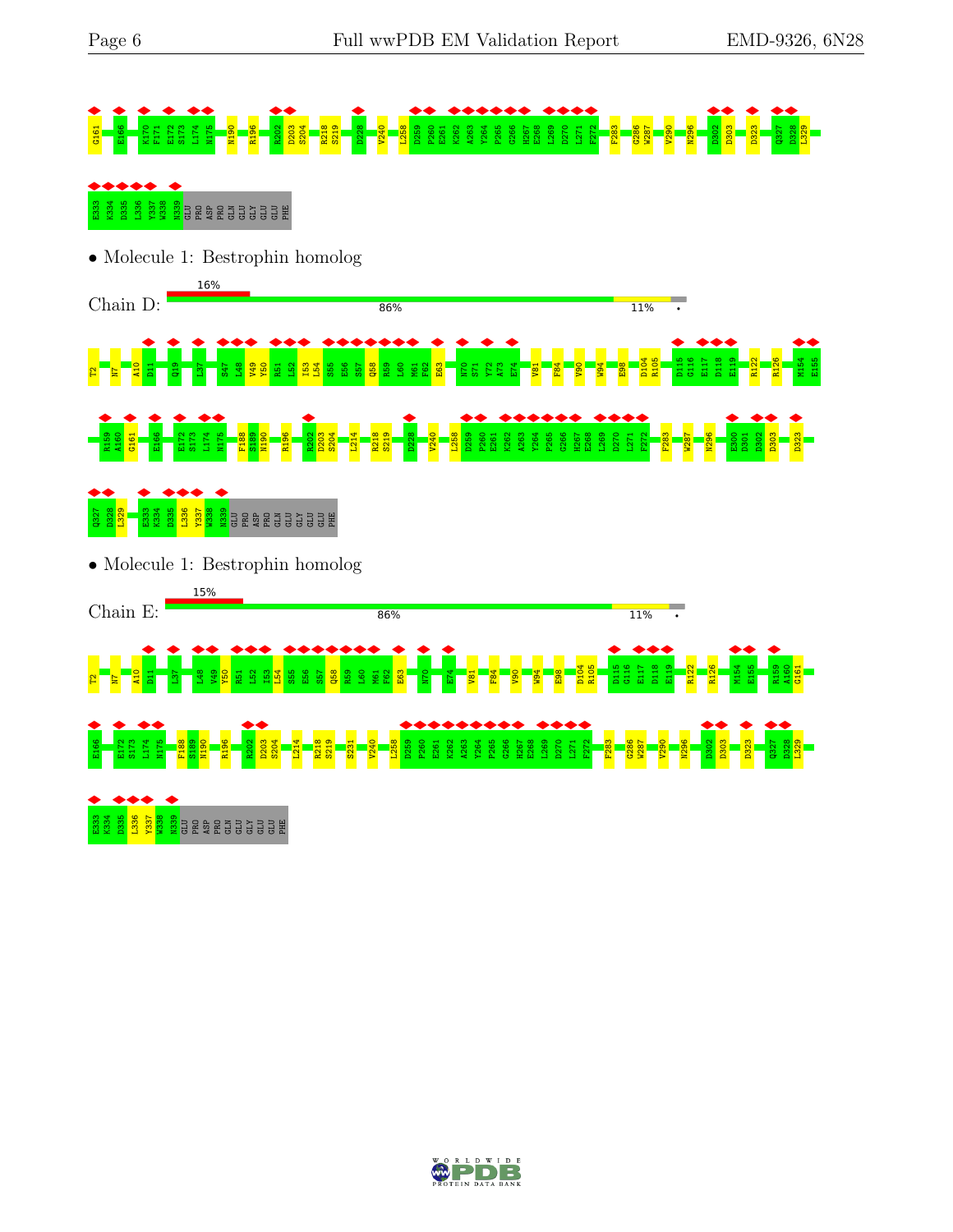# 4 Experimental information  $\bigcirc$

| Property                           | Value                           | <b>Source</b>                  |
|------------------------------------|---------------------------------|--------------------------------|
| EM reconstruction method           | <b>SINGLE PARTICLE</b>          | Depositor                      |
| Imposed symmetry                   | POINT, C5                       | Depositor                      |
| Number of particles used           | 41484                           | Depositor                      |
| Resolution determination method    | FSC 0.143 CUT-OFF               | Depositor                      |
| CTF correction method              | PHASE FLIPPING AND AMPLITUDE    | Depositor                      |
|                                    | <b>CORRECTION</b>               |                                |
| Microscope                         | FEI TITAN KRIOS                 | Depositor                      |
| Voltage (kV)                       | 300                             | Depositor                      |
| Electron dose $(e^-/\text{\AA}^2)$ | 76                              | Depositor                      |
| Minimum defocus (nm)               | Not provided                    |                                |
| Maximum defocus (nm)               | Not provided                    |                                |
| Magnification                      | Not provided                    |                                |
| Image detector                     | GATAN K2 SUMMIT (4k x 4k)       | Depositor                      |
| Maximum map value                  | 0.157                           | Depositor                      |
| Minimum map value                  | $-0.067$                        | Depositor                      |
| Average map value                  | 0.001                           | $\overline{\text{De}}$ positor |
| Map value standard deviation       | 0.010                           | Depositor                      |
| Recommended contour level          | 0.0503                          | Depositor                      |
| Map size $(A)$                     | 163.20001, 163.20001, 163.20001 | wwPDB                          |
| Map dimensions                     | 150, 150, 150                   | wwPDB                          |
| Map angles $(°)$                   | 90.0, 90.0, 90.0                | wwPDB                          |
| Pixel spacing $(A)$                | 1.088, 1.088, 1.088             | Depositor                      |

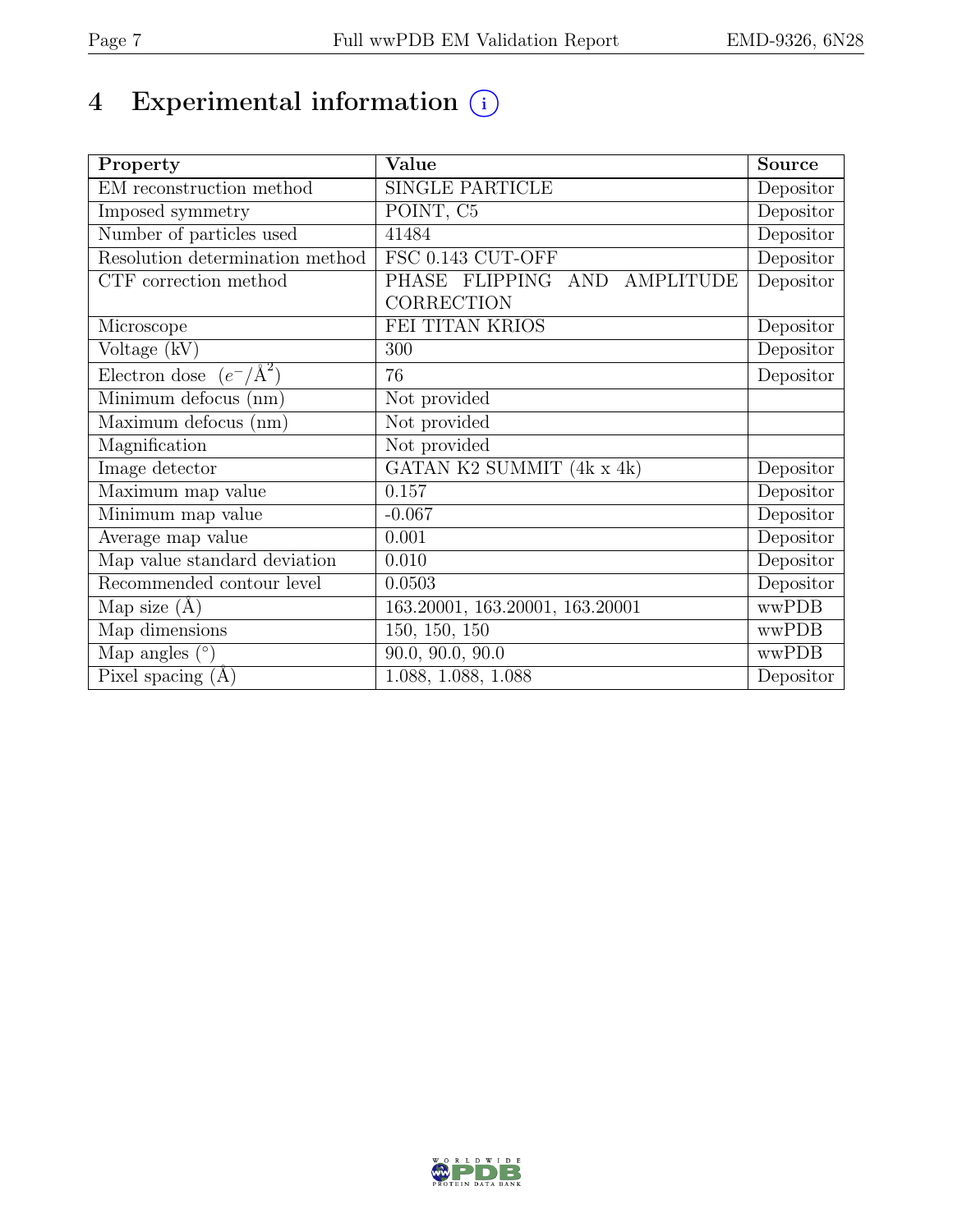# 5 Model quality  $(i)$

## 5.1 Standard geometry  $(i)$

Bond lengths and bond angles in the following residue types are not validated in this section: CA

The Z score for a bond length (or angle) is the number of standard deviations the observed value is removed from the expected value. A bond length (or angle) with  $|Z| > 5$  is considered an outlier worth inspection. RMSZ is the root-mean-square of all Z scores of the bond lengths (or angles).

| Chain<br>Mol |               |             | Bond lengths   | Bond angles |             |
|--------------|---------------|-------------|----------------|-------------|-------------|
|              |               | <b>RMSZ</b> | $\# Z  > 5$    | <b>RMSZ</b> | $\# Z  > 5$ |
| $\mathbf{1}$ | A             | 0.34        | 0/2854         | 0.49        | 0/3887      |
| $\mathbf{1}$ | В             | 0.35        | 0/2854         | 0.49        | 0/3887      |
| 1            | $\mathcal{C}$ | 0.35        | 0/2854         | 0.49        | 0/3887      |
| $\mathbf{1}$ | D             | 0.35        | 0/2854         | 0.49        | 0/3887      |
| 1            | F,            | 0.35        | 0/2854         | 0.49        | 0/3887      |
| All          | All           | 0.35        | $\sqrt{14270}$ | 0.49        | 19435       |

There are no bond length outliers.

There are no bond angle outliers.

There are no chirality outliers.

There are no planarity outliers.

## 5.2 Too-close contacts  $(i)$

In the following table, the Non-H and H(model) columns list the number of non-hydrogen atoms and hydrogen atoms in the chain respectively. The H(added) column lists the number of hydrogen atoms added and optimized by MolProbity. The Clashes column lists the number of clashes within the asymmetric unit, whereas Symm-Clashes lists symmetry-related clashes.

|   |           |      | Mol   Chain   Non-H   H(model) | $\mid$ H(added) |    | $Clashes$   Symm-Clashes |
|---|-----------|------|--------------------------------|-----------------|----|--------------------------|
|   | $\forall$ | 2776 |                                | 2731            | 30 |                          |
|   | В         | 2776 |                                | 2731            | 26 |                          |
|   |           | 2776 |                                | 2731            | 27 |                          |
|   |           | 2776 |                                | 2731            | 30 |                          |
|   | Ε         | 2776 |                                | 2731            | 31 |                          |
|   | Α         |      |                                |                 |    |                          |
| ച | R         |      |                                |                 |    |                          |
|   |           |      |                                |                 |    |                          |

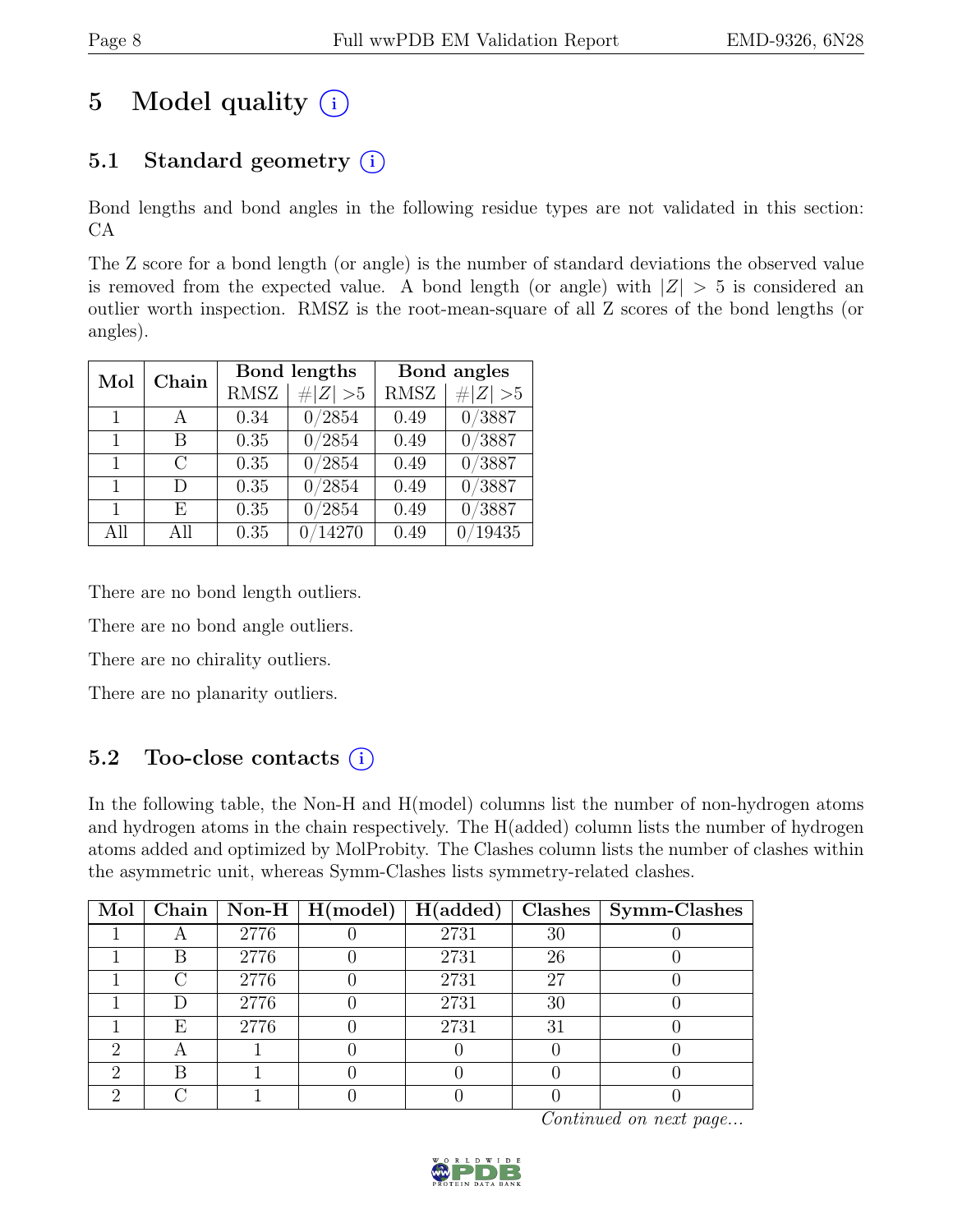Continued from previous page...

| Mol |  |      | Chain   Non-H   $H$ (model)   $H$ (added)   Clashes   Symm-Clashes |
|-----|--|------|--------------------------------------------------------------------|
|     |  |      |                                                                    |
|     |  |      |                                                                    |
|     |  | 3655 |                                                                    |

The all-atom clashscore is defined as the number of clashes found per 1000 atoms (including hydrogen atoms). The all-atom clashscore for this structure is 4.

All (98) close contacts within the same asymmetric unit are listed below, sorted by their clash magnitude.

| Atom-1                           | Atom-2              | Interatomic       | Clash           |
|----------------------------------|---------------------|-------------------|-----------------|
|                                  |                     | distance $(A)$    | overlap $(\AA)$ |
| 1:B:218:ARG:NH2                  | 1:C:104:ASP:OD2     | 2.37              | 0.56            |
| 1:A:287:TRP:HH2                  | 1:E:84:PHE:CD1      | $\overline{2.23}$ | $0.56\,$        |
| $1: D: 218: ARG: \overline{NH2}$ | 1: E: 104: ASP: OD2 | 2.39              | 0.56            |
| 1:C:218:ARG:NH2                  | 1:D:104:ASP:OD2     | 2.39              | 0.56            |
| 1:A:218:ARG:NH2                  | 1:B:104:ASP:OD2     | 2.39              | 0.55            |
| 1:A:104:ASP:OD2                  | 1: E:218: ARG:NH2   | 2.39              | 0.55            |
| 1:B:81:VAL:HG12                  | 1:B:240:VAL:HG12    | 1.89              | $0.55\,$        |
| 1:C:81:VAL:HG12                  | 1:C:240:VAL:HG12    | 1.89              | 0.55            |
| 1:D:81:VAL:HG12                  | 1:D:240:VAL:HG12    | 1.89              | 0.54            |
| 1:A:63:GLU:HG2                   | 1:A:258:LEU:HD12    | 1.90              | 0.54            |
| 1:D:54:LEU:HD12                  | 1: D: 58: GLN: HB3  | 1.90              | 0.54            |
| 1:B:63:GLU:HG2                   | 1:B:258:LEU:HD12    | 1.90              | 0.54            |
| 1:B:54:LEU:HD12                  | 1:B:58:GLN:HB3      | 1.90              | 0.54            |
| 1:C:63:GLU:HG2                   | 1:C:258:LEU:HD12    | 1.90              | 0.54            |
| 1:A:81:VAL:HG12                  | 1:A:240:VAL:HG12    | 1.89              | 0.54            |
| 1:E:63:GLU:HG2                   | 1:E:258:LEU:HD12    | 1.90              | 0.54            |
| 1:E:81:VAL:HG12                  | 1:E:240:VAL:HG12    | 1.89              | 0.54            |
| 1:D:63:GLU:HG2                   | 1:D:258:LEU:HD12    | 1.90              | 0.53            |
| 1:A:54:LEU:HD12                  | 1: A:58: GLN:HB3    | 1.90              | 0.53            |
| 1:C:84:PHE:CD1                   | 1:D:287:TRP:HH2     | $\overline{2.27}$ | 0.53            |
| 1:C:54:LEU:HD12                  | 1:C:58:GLN:HB3      | 1.90              | 0.53            |
| 1:A:84:PHE:CD1                   | 1:B:287:TRP:HH2     | 2.27              | 0.52            |
| 1:B:84:PHE:CD1                   | 1:C:287:TRP:HH2     | 2.28              | 0.52            |
| 1:E:54:LEU:HD12                  | 1:E:58:GLN:HB3      | 1.90              | 0.52            |
| 1: A:287:TRP:CH2                 | 1:E:84:PHE:CD1      | 2.97              | 0.52            |
| 1: D:84: PHE:CD1                 | 1: E: 287: TRP: HH2 | 2.27              | 0.51            |
| 1: B:50: TYR: HA                 | 1:B:54:LEU:HD23     | 1.93              | 0.51            |
| 1:C:50:TYR:HA                    | 1:C:54:LEU:HD23     | 1.93              | 0.51            |
| 1: A:50: TYR: HA                 | 1:A:54:LEU:HD23     | 1.93              | 0.51            |
| 1: E:50: TYR: HA                 | 1:E:54:LEU:HD23     | 1.93              | 0.51            |
| 1: D:50: TYR: HA                 | 1: D:54: LEU:HD23   | 1.93              | 0.51            |

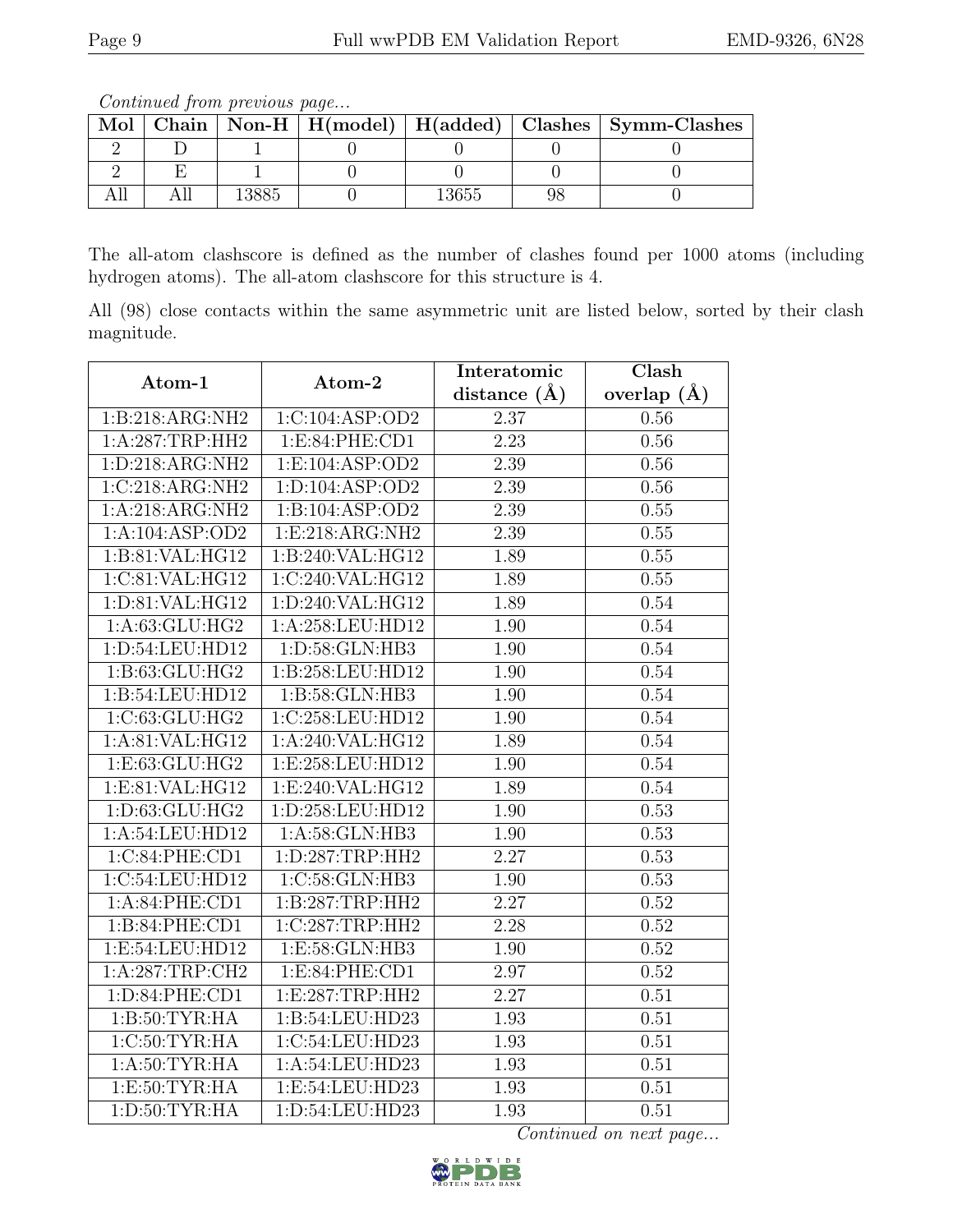| EMD-9326, 6N28 |  |
|----------------|--|
|----------------|--|

| Continua from previous page |                     | Interatomic    | $\overline{\text{Clash}}$ |  |
|-----------------------------|---------------------|----------------|---------------------------|--|
| Atom-1                      | Atom-2              | distance $(A)$ | overlap $(A)$             |  |
| 1:A:84:PHE:CD1              | 1:B:287:TRP:CH2     | 3.00           | 0.50                      |  |
| 1:A:190:ASN:HB3             | 1:B:329:LEU:HD11    | 1.94           | 0.50                      |  |
| 1:A:329:LEU:HD11            | 1:E:190:ASN:HB3     | 1.94           | 0.49                      |  |
| 1:C:84:PHE:CD1              | 1: D: 287: TRP: CH2 | 3.01           | 0.49                      |  |
| 1:B:84:PHE:CD1              | 1:C:287:TRP:CH2     | 3.01           | 0.49                      |  |
| 1:B:204:SER:OG              | 1:C:203:ASP:OD2     | 2.29           | 0.48                      |  |
| 1:B:283:PHE:O               | 1:B:287:TRP:HB2     | 2.14           | 0.48                      |  |
| 1:D:283:PHE:O               | 1: D: 287: TRP: HB2 | 2.14           | 0.48                      |  |
| 1:D:84:PHE:CD1              | 1:E:287:TRP:CH2     | 3.01           | 0.48                      |  |
| 1:D:190:ASN:HB3             | 1:E:329:LEU:HD11    | 1.96           | 0.48                      |  |
| 1:C:190:ASN:HB3             | 1:D:329:LEU:HD11    | 1.96           | 0.47                      |  |
| 1:A:283:PHE:O               | 1:A:287:TRP:HB2     | 2.14           | 0.47                      |  |
| 1:C:283:PHE:O               | 1:C:287:TRP:HB2     | 2.14           | 0.47                      |  |
| 1:E:283:PHE:O               | 1:E:287:TRP:HB2     | 2.14           | 0.47                      |  |
| 1:A:84:PHE:HZ               | 1:B:90:VAL:HG21     | 1.80           | 0.47                      |  |
| 1:D:219:SER:OG              | 1:E:105:ARG:NH1     | 2.48           | 0.47                      |  |
| 1:A:90:VAL:HG21             | 1: E:84: PHE:HZ     | 1.81           | 0.46                      |  |
| 1:B:190:ASN:HB3             | 1:C:329:LEU:HD11    | 1.98           | 0.46                      |  |
| 1:C:204:SER:OG              | 1:D:203:ASP:OD2     | 2.31           | 0.46                      |  |
| 1:B:84:PHE:HZ               | 1:C:90:VAL:HG21     | 1.81           | 0.46                      |  |
| 1: A:6:THR:HGI              | 1:E:231:SER:HG      | 1.64           | 0.45                      |  |
| 1: A:219: SER:OG            | 1:B:105:ARG:NH1     | 2.49           | 0.45                      |  |
| 1:C:219:SER:OG              | 1:D:105:ARG:NH1     | 2.49           | 0.45                      |  |
| 1: D:84: PHE:HZ             | 1:E:90:VAL:HG21     | 1.81           | 0.45                      |  |
| 1:A:2:THR:HA                | 1:A:303:ASP:HA      | 2.00           | 0.44                      |  |
| 1:C:2:THR:HA                | 1:C:303:ASP:HA      | 2.00           | 0.44                      |  |
| 1:B:2:THR:HA                | 1:B:303:ASP:HA      | 2.00           | 0.44                      |  |
| 1: D: 2: THEN: HA           | 1: D: 303: ASP: HA  | 2.00           | 0.44                      |  |
| $1:A:10:ALA:\overline{HA}$  | 1:E:296:ASN:HB3     | 2.00           | 0.44                      |  |
| 1:E:2:THR:HA                | 1:E:303:ASP:HA      | 2.00           | 0.44                      |  |
| 1:C:84:PHE:HZ               | 1: D:90: VAL: HG21  | 1.82           | 0.43                      |  |
| 1: A:204: SER:OG            | 1:B:203:ASP:OD2     | 2.30           | 0.43                      |  |
| 1:B:219:SER:OG              | 1:C:105:ARG:NH1     | 2.48           | 0.43                      |  |
| 1:A:105:ARG:NH1             | 1:E:219:SER:OG      | 2.52           | 0.43                      |  |
| 1:B:94:TRP:NE1              | 1: B:98: GLU:OE2    | 2.52           | 0.43                      |  |
| 1:C:122:ARG:NE              | 1:C:323:ASP:OD1     | 2.52           | 0.43                      |  |
| 1: D: 122: ARG: NE          | 1:D:323:ASP:OD1     | 2.52           | 0.42                      |  |
| 1:A:337:TYR:O               | 1:E:126:ARG:NH2     | 2.52           | 0.42                      |  |
| 1:A:122:ARG:NE              | 1:A:323:ASP:OD1     | 2.52           | 0.42                      |  |
| 1:B:122:ARG:NE              | 1:B:323:ASP:OD1     | 2.52           | 0.42                      |  |
| 1:E:94:TRP:NE1              | 1:E:98:GLU:OE2      | 2.52           | 0.42                      |  |

Continued from previous page.

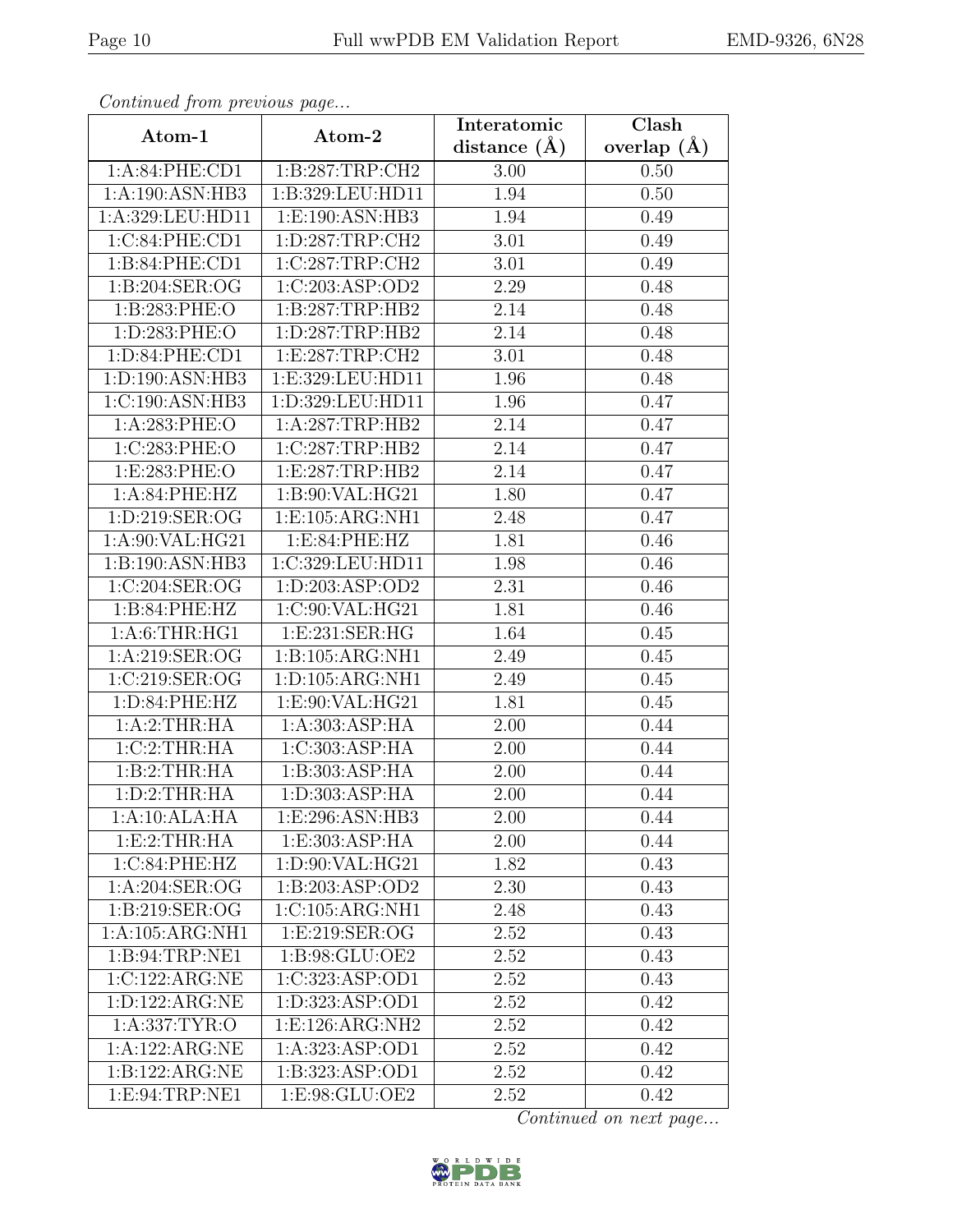| EMD-9326, 6N28 |  |
|----------------|--|
|----------------|--|

|                                 |                      | Interatomic       | Clash           |  |
|---------------------------------|----------------------|-------------------|-----------------|--|
| Atom-1                          | Atom-2               | distance $(\AA)$  | overlap $(\AA)$ |  |
| 1: E: 122: ARG: NE              | 1:E:323:ASP:OD1      | 2.52              | 0.42            |  |
| 1:A:188:PHE:HD2                 | 1:A:214:LEU:HD22     | 1.85              | 0.42            |  |
| 1:C:161:GLY:HA2                 | 1:D:336:LEU:HD13     | 2.02              | 0.42            |  |
| 1: D:296: ASN:HB3               | 1: E: 10: ALA: HA    | 2.02              | 0.42            |  |
| 1:A:94:TRP:NE1                  | 1:A:98:GLU:OE2       | 2.52              | 0.41            |  |
| 1:C:49:VAL:HG22                 | 1:C:53:ILE:HD12      | 2.03              | 0.41            |  |
| 1:C:94:TRP:NE1                  | 1:C:98:GLU:OE2       | 2.52              | 0.41            |  |
| 1:A:203:ASP:OD2                 | 1: E:204: SER:OG     | 2.34              | 0.41            |  |
| 1:B:188:PHE:HD2                 | 1:B:214:LEU:HD22     | 1.85              | 0.41            |  |
| 1: A:286: GLY:O                 | 1:A:290:VAL:HG23     | 2.21              | 0.41            |  |
| 1:B:49:VAL:HG22                 | 1:B:53:ILE:HD12      | 2.03              | 0.41            |  |
| 1: D:94:TRP:NE1                 | 1: D:98: GLU:OE2     | 2.52              | 0.41            |  |
| 1: E: 188: PHE: HD2             | 1: E: 214: LEU: HD22 | 1.85              | 0.41            |  |
| 1: D: 126: ARG: NH2             | 1: E: 337: TYR: O    | 2.53              | 0.41            |  |
| 1:A:28:ILE:HD11                 | 1:A:286:GLY:HA3      | 2.03              | 0.41            |  |
| 1: B:286: GLY:O                 | 1:B:290:VAL:HG23     | 2.21              | 0.41            |  |
| 1:D:188:PHE:HD2                 | 1:D:214:LEU:HD22     | 1.85              | 0.41            |  |
| 1: D:49: VAL:HG22               | 1: D: 53: ILE: HD12  | 2.03              | 0.41            |  |
| 1:A:336:LEU:HD13                | 1: E:161: GLY: HA2   | 2.03              | 0.41            |  |
| 1: E: 286: GLY:O                | 1:E:290:VAL:HG23     | 2.21              | 0.41            |  |
| 1:C:286:GLY:O                   | 1:C:290:VAL:HG23     | $\overline{2.21}$ | 0.41            |  |
| 1:C:296:ASN:HB3                 | 1: D: 10: ALA: HA    | 2.02              | 0.40            |  |
| 1:C:126:ARG:NH2                 | 1:D:337:TYR:O        | 2.54              | 0.40            |  |
| $1: D: 161: \overline{GLY:HAZ}$ | 1:E:336:LEU:HD13     | 2.02              | 0.40            |  |
| 1: D:204: SER:OG                | 1: E: 203: ASP: OD2  | 2.31              | 0.40            |  |
| 1:A:126:ARG:NH2                 | 1: B: 337: TYR: O    | 2.54              | 0.40            |  |

Continued from previous page...

There are no symmetry-related clashes.

### 5.3 Torsion angles (i)

#### 5.3.1 Protein backbone (i)

In the following table, the Percentiles column shows the percent Ramachandran outliers of the chain as a percentile score with respect to all PDB entries followed by that with respect to all EM entries.

The Analysed column shows the number of residues for which the backbone conformation was analysed, and the total number of residues.

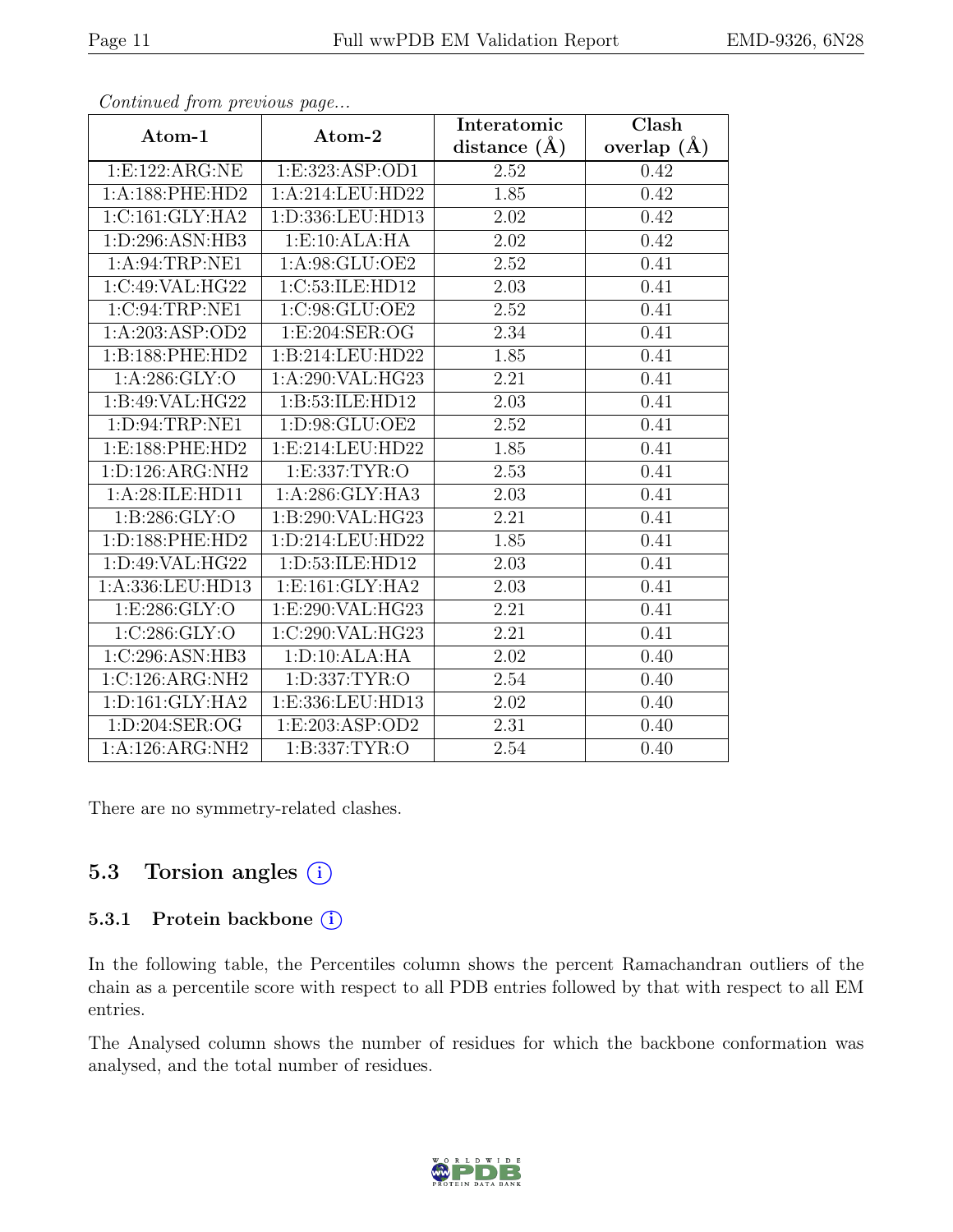| Mol | Chain         | Analysed        | Favoured   | Allowed    | <b>Outliers</b> | Percentiles |     |
|-----|---------------|-----------------|------------|------------|-----------------|-------------|-----|
|     | A             | 336/348 (97%)   | 328 (98%)  | $8(2\%)$   |                 | 100         | 100 |
|     | B             | 336/348 (97%)   | 328 (98%)  | $8(2\%)$   |                 | 100         | 100 |
|     | $\mathcal{C}$ | 336/348 (97%)   | 327 (97%)  | $9(3\%)$   |                 | 100         | 100 |
|     | D             | 336/348 (97%)   | 328 (98%)  | $8(2\%)$   | $\theta$        | 100         | 100 |
|     | E             | 336/348 (97%)   | 328 (98%)  | $8(2\%)$   | 0               | 100         | 100 |
| All | All           | 1680/1740 (97%) | 1639 (98%) | 41 $(2\%)$ |                 | 100         | 100 |

There are no Ramachandran outliers to report.

#### 5.3.2 Protein sidechains (i)

In the following table, the Percentiles column shows the percent sidechain outliers of the chain as a percentile score with respect to all PDB entries followed by that with respect to all EM entries.

The Analysed column shows the number of residues for which the sidechain conformation was analysed, and the total number of residues.

| Mol | Chain         | Analysed        | Rotameric    | Outliers  | Percentiles  |    |
|-----|---------------|-----------------|--------------|-----------|--------------|----|
|     | A             | $303/317$ (96%) | 301 $(99\%)$ | $2(1\%)$  | 84           | 95 |
|     | <sub>B</sub>  | $303/317$ (96%) | 301 $(99\%)$ | $2(1\%)$  | 84           | 95 |
|     | $\mathcal{C}$ | $303/317$ (96%) | 301 (99%)    | $2(1\%)$  | 84           | 95 |
|     | D             | $303/317$ (96%) | 301 (99%)    | $2(1\%)$  | 84           | 95 |
|     | E             | $303/317$ (96%) | 301 (99%)    | $2(1\%)$  | 84           | 95 |
| All | All           | 1515/1585 (96%) | 1505 (99%)   | $10(1\%)$ | $^{\circ}84$ | 95 |

All (10) residues with a non-rotameric sidechain are listed below:

| Mol          | Chain        | Res | <b>Type</b> |
|--------------|--------------|-----|-------------|
| 1            | $\mathbf{A}$ | 7   | <b>ASN</b>  |
| 1            | А            | 196 | $\rm{ARG}$  |
| 1            | B            | 7   | <b>ASN</b>  |
| 1            | B            | 196 | $\rm{ARG}$  |
| 1            | $\rm C$      | 7   | <b>ASN</b>  |
| 1            | $\rm C$      | 196 | $\rm{ARG}$  |
| 1            | D            | 7   | <b>ASN</b>  |
| 1            | $\Box$       | 196 | $\rm{ARG}$  |
| $\mathbf{1}$ | Ε            | 7   | <b>ASN</b>  |
|              | F,           | 196 | $\rm{ARG}$  |

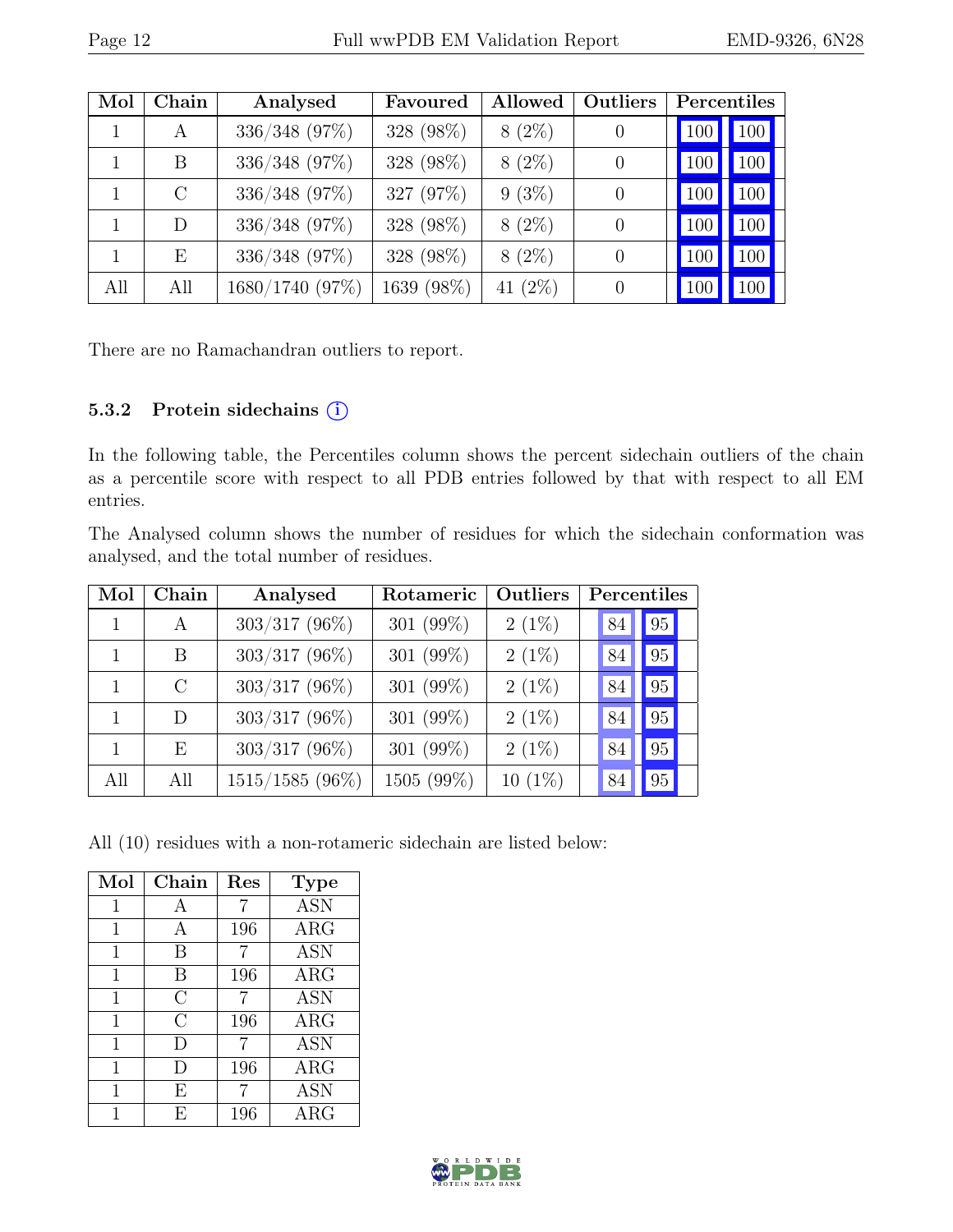Sometimes sidechains can be flipped to improve hydrogen bonding and reduce clashes. All (5) such sidechains are listed below:

| Mol | Chain | Res | <b>Type</b> |
|-----|-------|-----|-------------|
|     |       |     | <b>ASN</b>  |
|     |       |     | <b>ASN</b>  |
|     |       |     | <b>ASN</b>  |
|     |       |     | <b>ASN</b>  |
|     |       |     | <b>ASN</b>  |

#### 5.3.3 RNA  $(i)$

There are no RNA molecules in this entry.

### 5.4 Non-standard residues in protein, DNA, RNA chains (i)

There are no non-standard protein/DNA/RNA residues in this entry.

## 5.5 Carbohydrates  $(i)$

There are no monosaccharides in this entry.

## 5.6 Ligand geometry  $(i)$

Of 5 ligands modelled in this entry, 5 are monoatomic - leaving 0 for Mogul analysis.

There are no bond length outliers.

There are no bond angle outliers.

There are no chirality outliers.

There are no torsion outliers.

There are no ring outliers.

No monomer is involved in short contacts.

## 5.7 Other polymers (i)

There are no such residues in this entry.

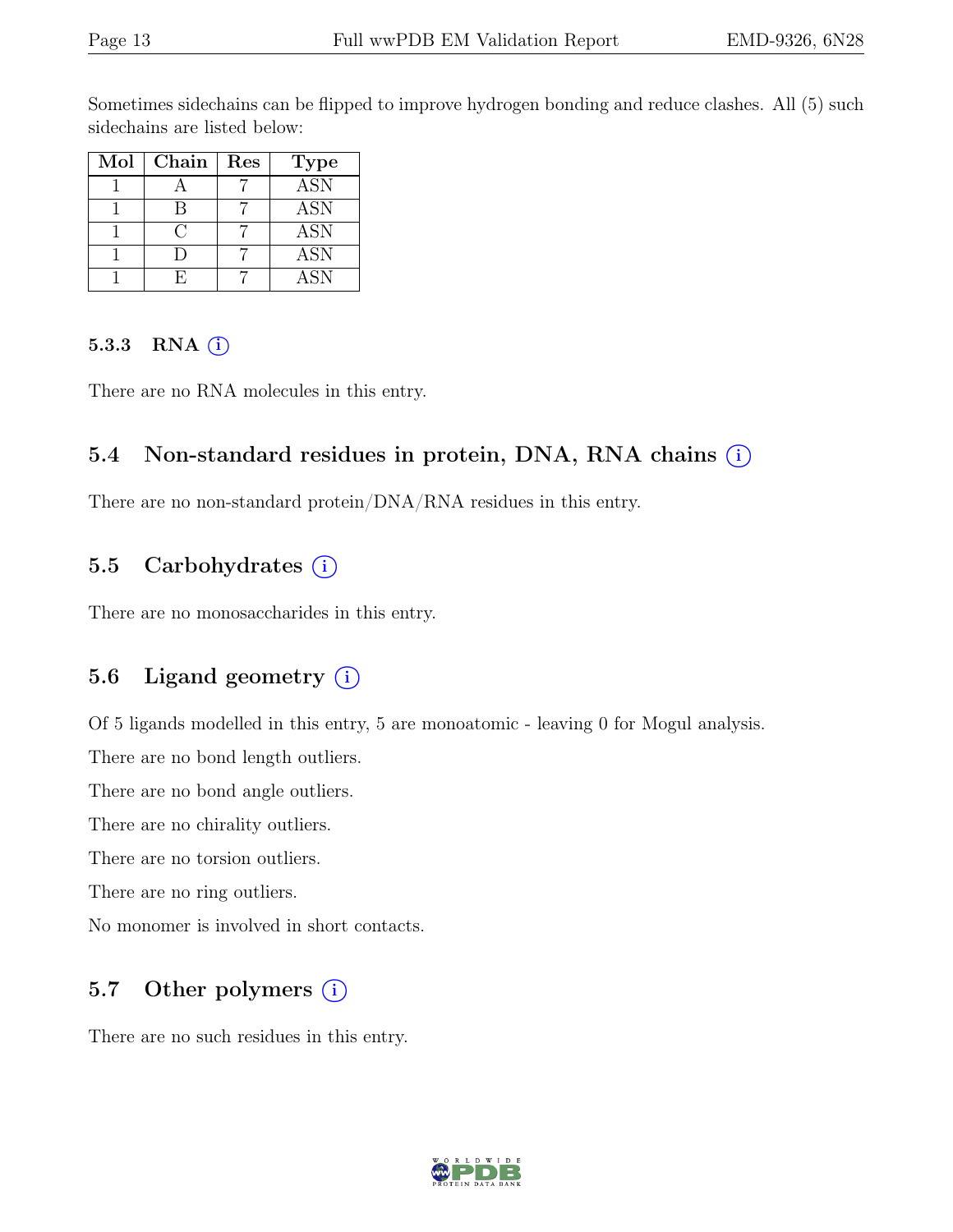## 5.8 Polymer linkage issues  $(i)$

There are no chain breaks in this entry.

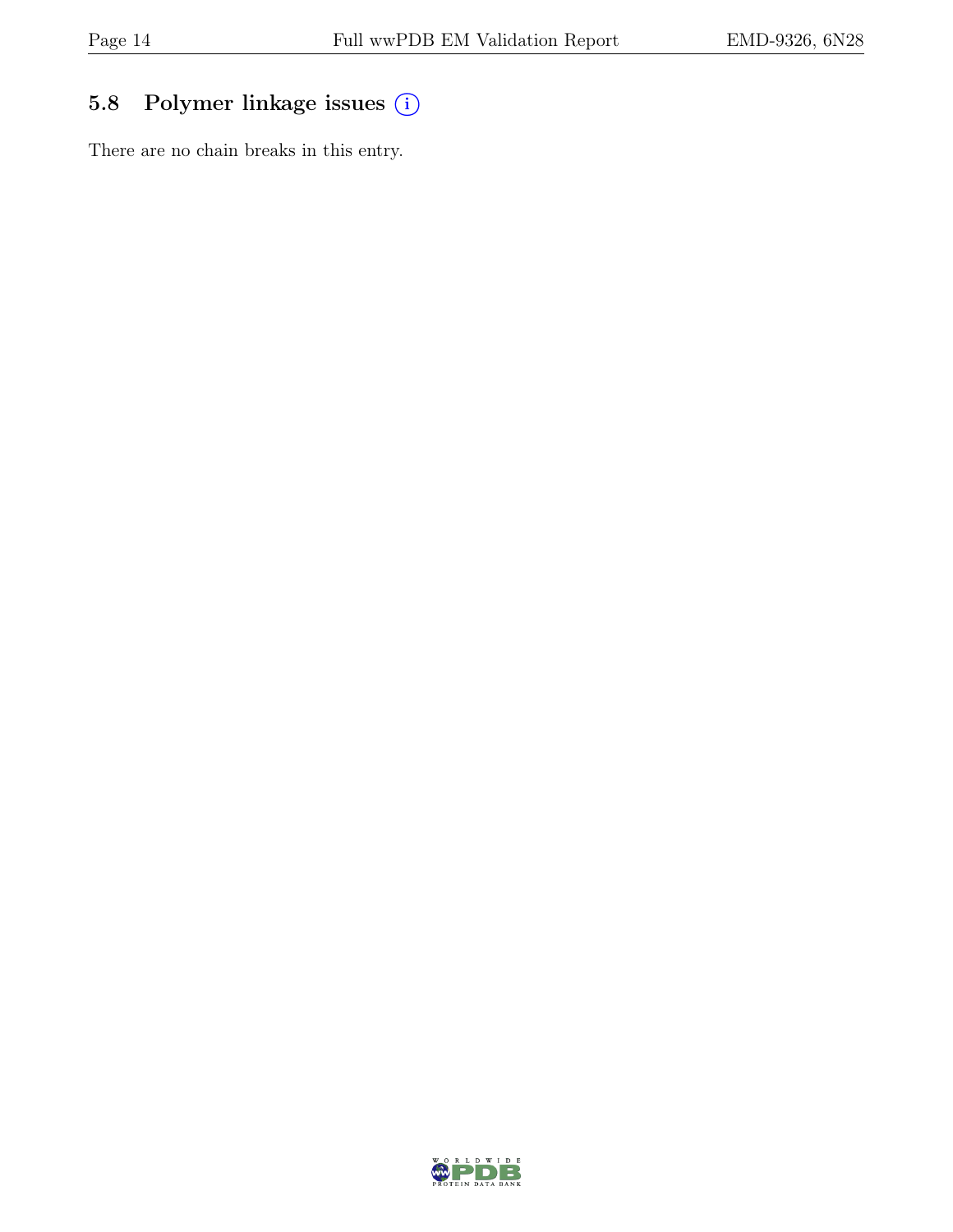# 6 Map visualisation  $(i)$

This section contains visualisations of the EMDB entry EMD-9326. These allow visual inspection of the internal detail of the map and identification of artifacts.

No raw map or half-maps were deposited for this entry and therefore no images, graphs, etc. pertaining to the raw map can be shown.

## 6.1 Orthogonal projections  $(i)$

#### 6.1.1 Primary map



The images above show the map projected in three orthogonal directions.

## 6.2 Central slices  $(i)$

#### 6.2.1 Primary map





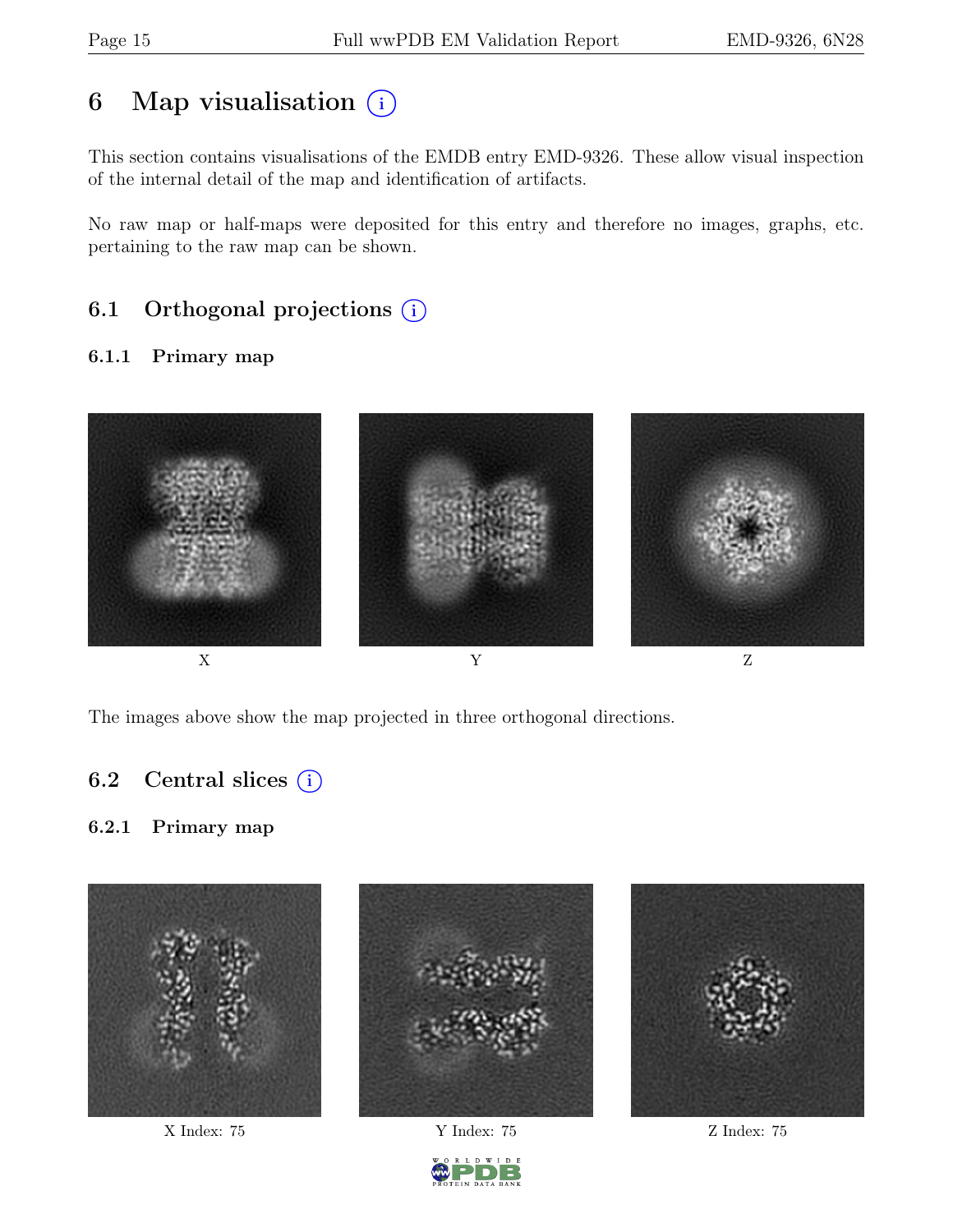The images above show central slices of the map in three orthogonal directions.

### 6.3 Largest variance slices  $(i)$

#### 6.3.1 Primary map



The images above show the largest variance slices of the map in three orthogonal directions.

## 6.4 Orthogonal surface views  $(i)$

#### 6.4.1 Primary map



The images above show the 3D surface view of the map at the recommended contour level 0.0503. These images, in conjunction with the slice images, may facilitate assessment of whether an appropriate contour level has been provided.

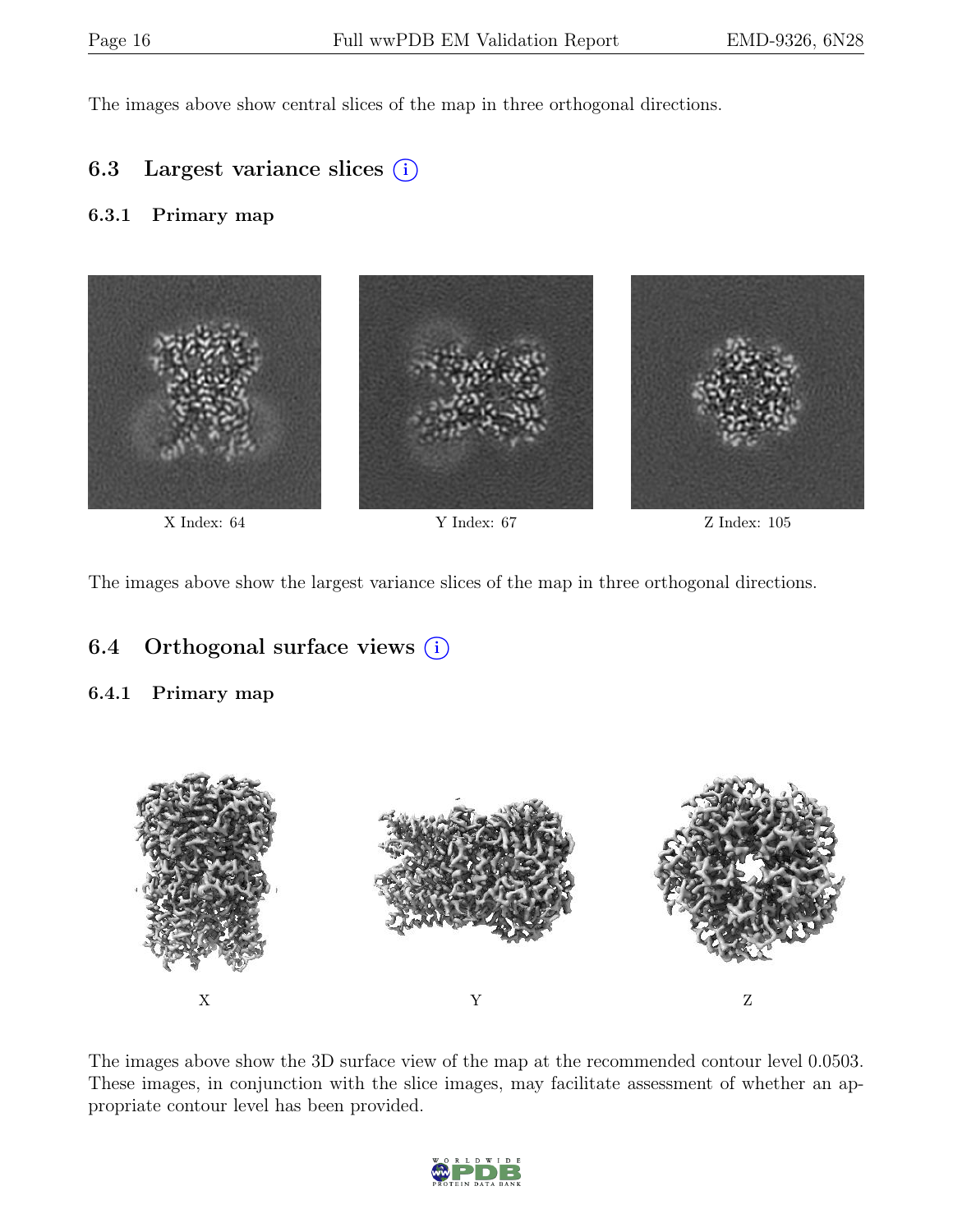## 6.5 Mask visualisation  $(i)$

This section was not generated. No masks/segmentation were deposited.

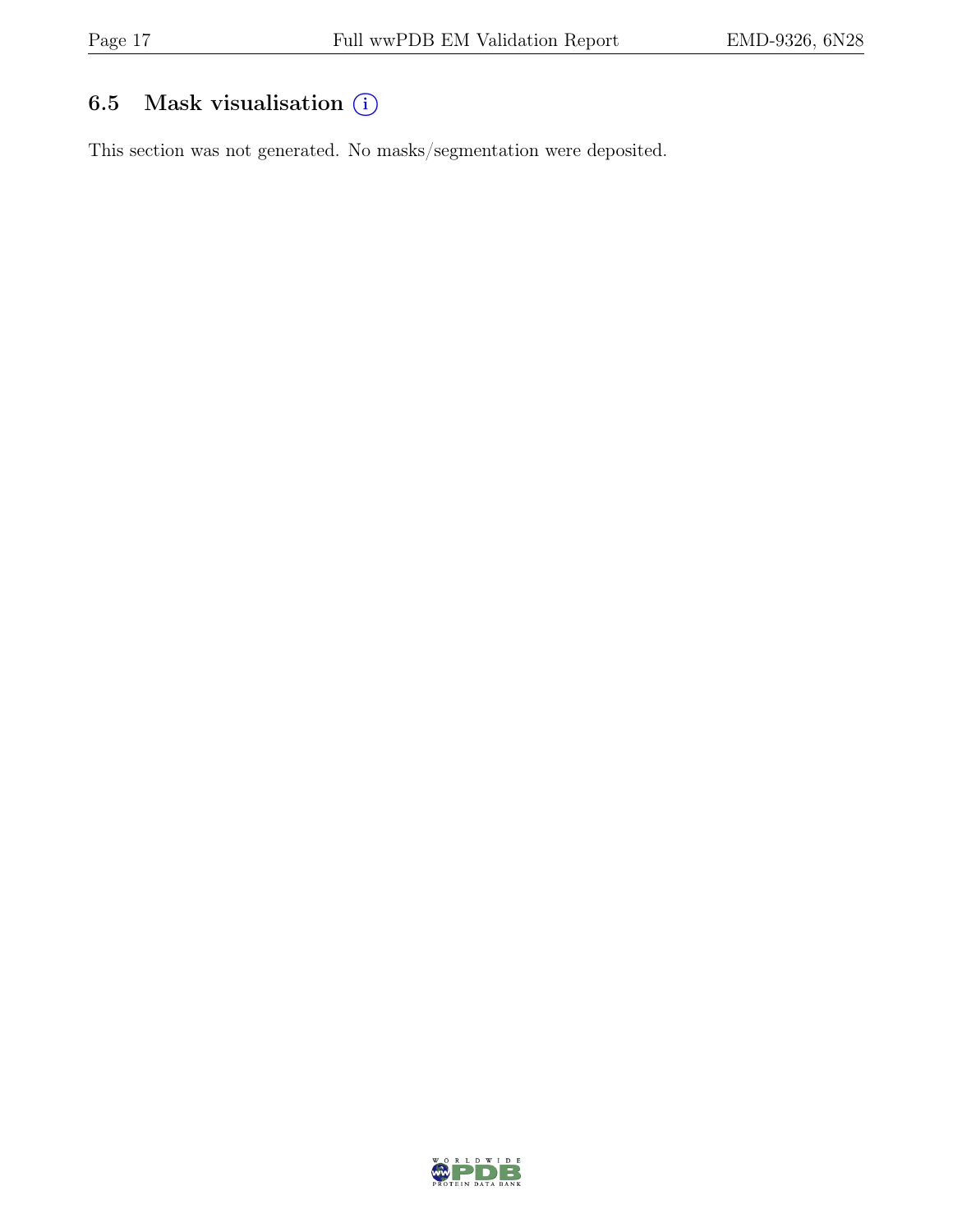## 7 Map analysis (i)

This section contains the results of statistical analysis of the map.

## 7.1 Map-value distribution  $(i)$



The map-value distribution is plotted in 128 intervals along the x-axis. The y-axis is logarithmic. A spike in this graph at zero usually indicates that the volume has been masked.

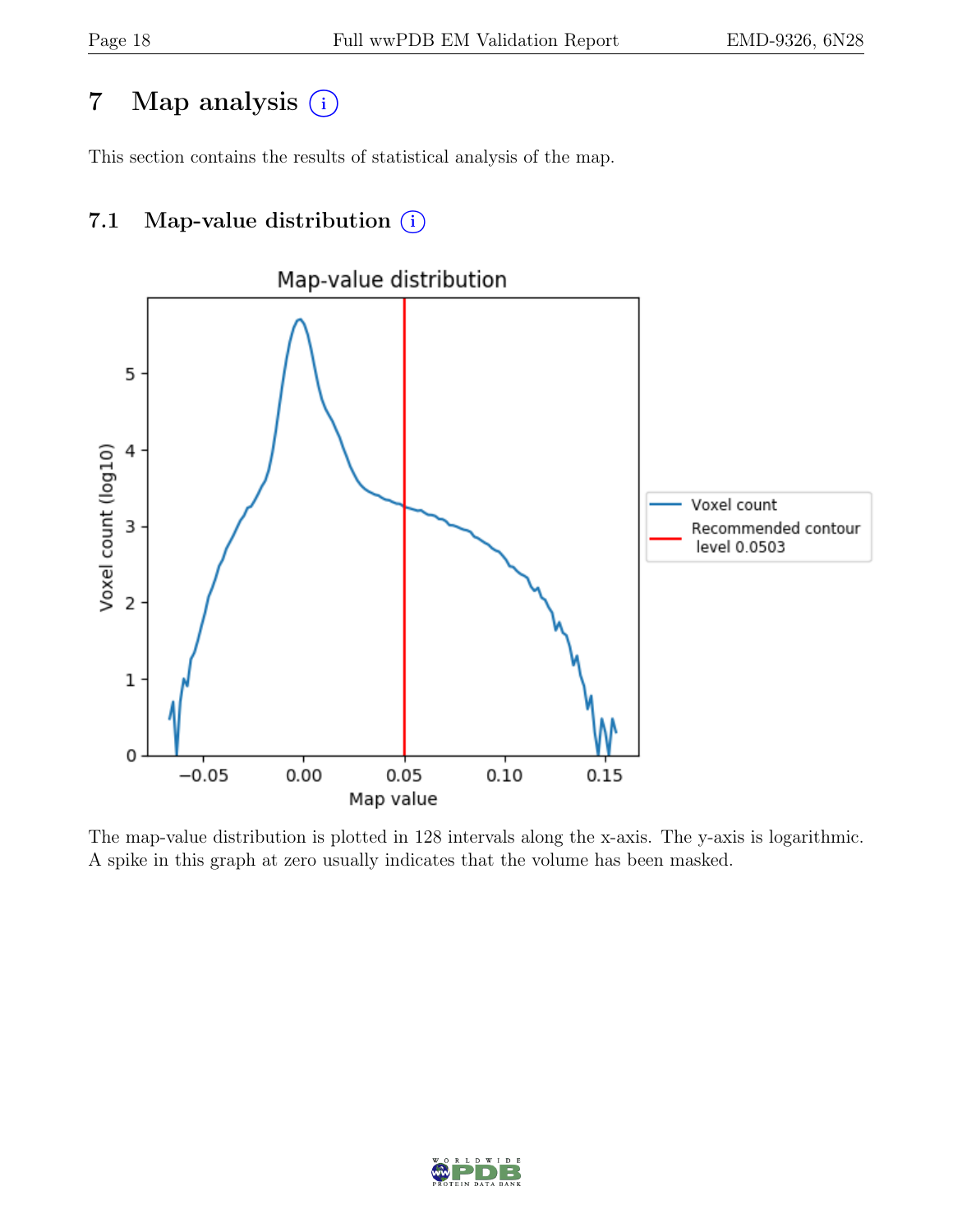## 7.2 Volume estimate  $(i)$



The volume at the recommended contour level is  $43 \text{ nm}^3$ ; this corresponds to an approximate mass of 39 kDa.

The volume estimate graph shows how the enclosed volume varies with the contour level. The recommended contour level is shown as a vertical line and the intersection between the line and the curve gives the volume of the enclosed surface at the given level.

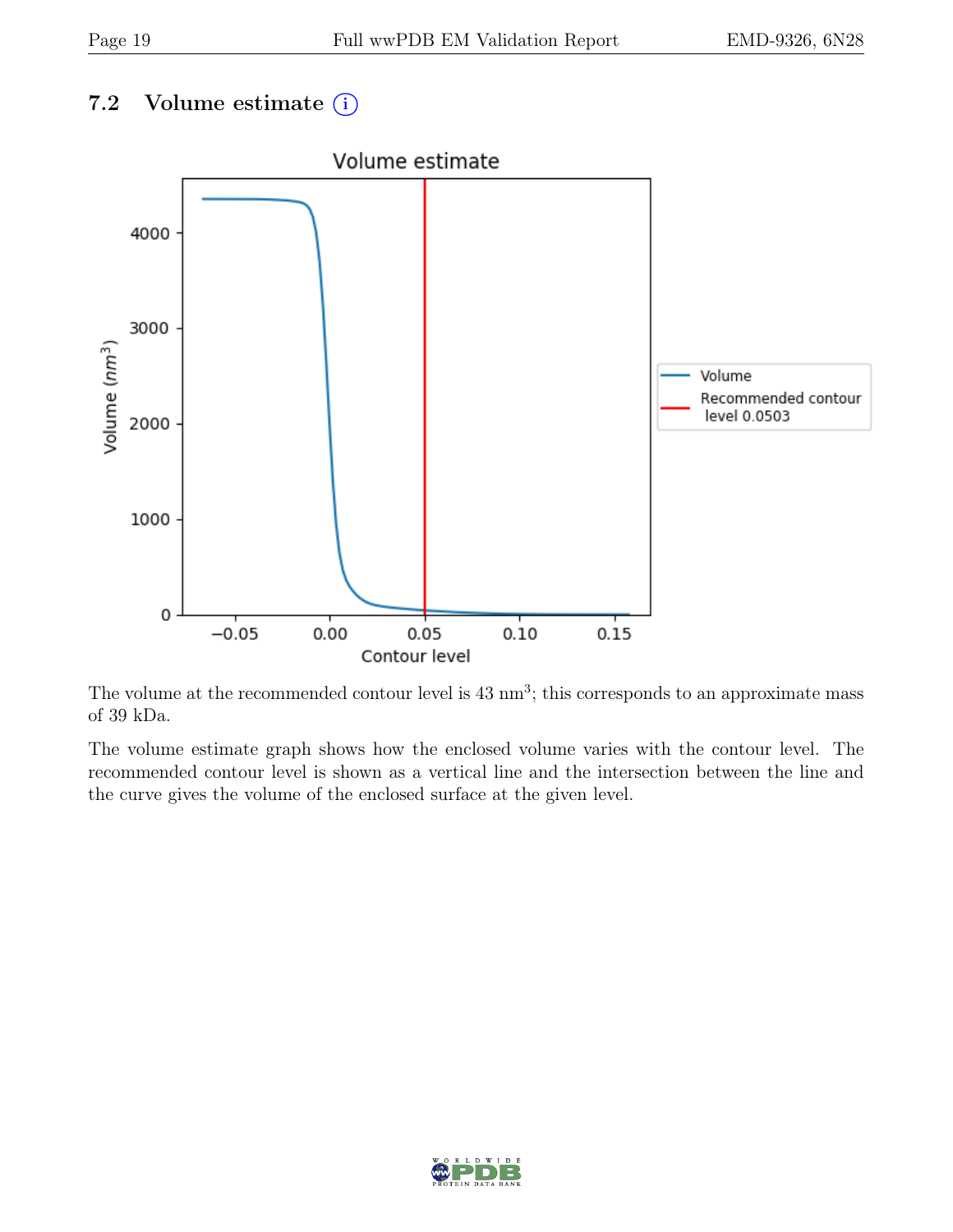## 7.3 Rotationally averaged power spectrum  $(i)$



\*Reported resolution corresponds to spatial frequency of 0.345 Å<sup>-1</sup>

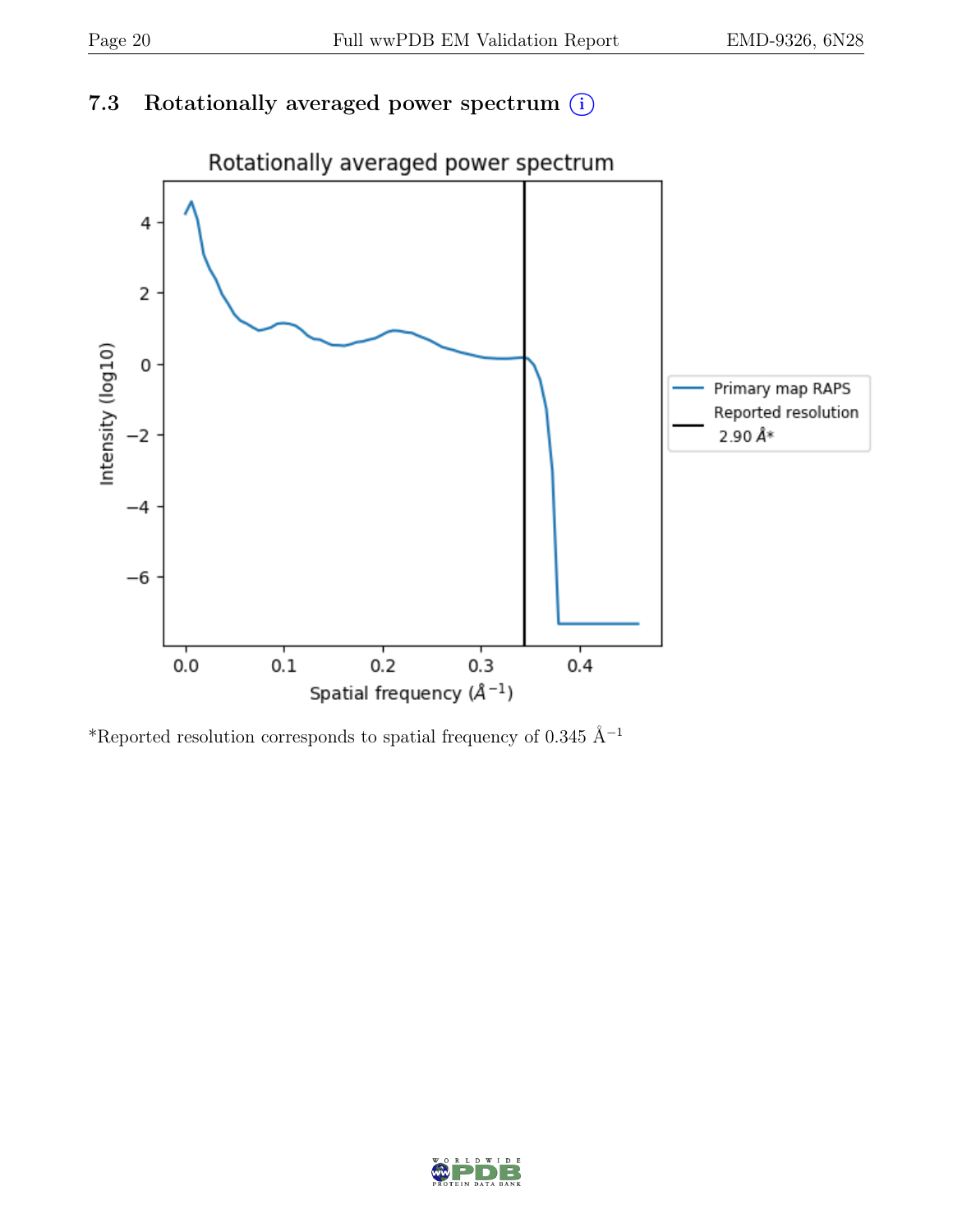# 8 Fourier-Shell correlation  $\bigcirc$

This section was not generated. No FSC curve or half-maps provided.

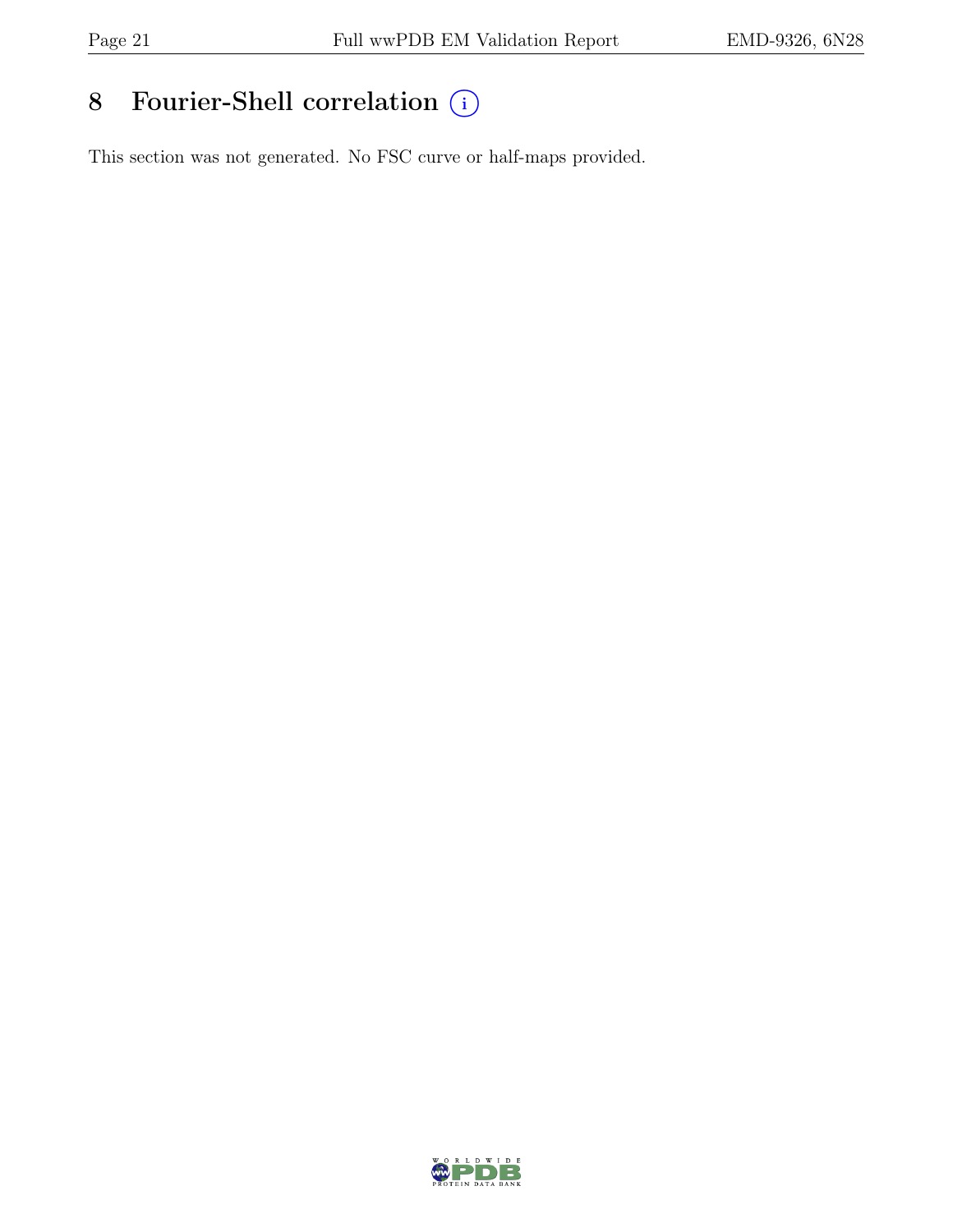## 9 Map-model fit  $(i)$

This section contains information regarding the fit between EMDB map EMD-9326 and PDB model 6N28. Per-residue inclusion information can be found in section [3](#page-4-0) on page [5.](#page-4-0)

## 9.1 Map-model overlay (i)



The images above show the 3D surface view of the map at the recommended contour level 0.0503 at 50% transparency in yellow overlaid with a ribbon representation of the model coloured in blue. These images allow for the visual assessment of the quality of fit between the atomic model and the map.